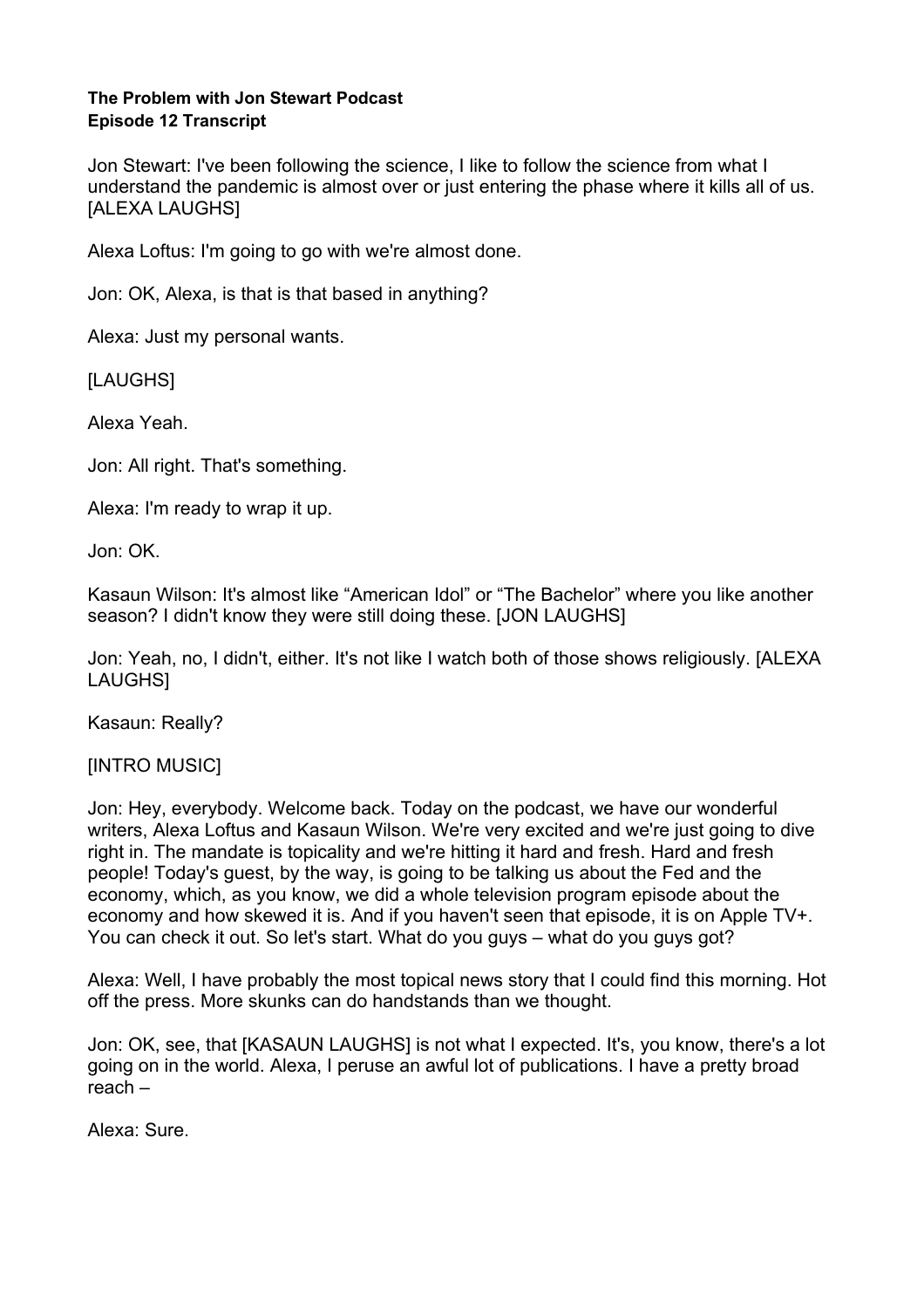Jon: – As far as my informational matrix is concerned. I have to tell you, the skunk handstand story has not crossed my vision field, and I would very much like to know where a person comes across that. [ALEXA LAUGHS]

Alexa: It's from popular science.

Jon: Really? [ALEXA LAUGHS]

Alexa: Yeah. Uh huh.

Kasaun: Imagine being so tired of talking about coronavirus that you're like skunks can pop, lock and drop it.

# [LAUGHS].

Kasaun: That's – I'm so tired of this disease. Skunks can do handstands, people. We need to discuss it.

Jon: Do you think to yourself, skunk doing handstands? That's the dumbest f\*\*\*ing thing I've ever heard. [ALEXA LAUGHS] But if your sole means of protection is shooting things out of your a\*\* or tail or wherever, it's I don't know where the gland is. If you can't do a handstand, you get no range. So it absolutely ruins your weaponry. So I actually find this a very relevant story because if you can't do a handstand, I would imagine it takes away your only defense.

Alexa: Yeah. And I would also think it brings you shame.

Jon: Oh.

Alexa: If you can't if you can't handstand and everyone else's and your sort of crew. [KASAUN LAUGHS]

Jon: A, is that the official term for a group of skunks? A crew? [ALEXA LAUGHS] And and second of all, are they a judgmental rodent? Like, if you couldn't do a handstand, do you think other skunks will be like, hm, lame.

## Alexa: Yeah.

Kasaun: I would say any group of people who can do handstands would call themselves a crew.

Jon: Oh, by the way, I've just been handed in the chat. Skunks are not rodents. Are they marsupials? What are they? I would have assumed they're a rodent, but apparently they're not a rodent. A group of skunks is a surfeit.

## Alexa: Surfeit!

Jon: And they're related to weasels. [ALEXA LAUGHS] All right. Well, this current events part of our program is off to a roaring start. I'll never look at skunks the same way again. K, do you have do you have something in your pocket topicality wise?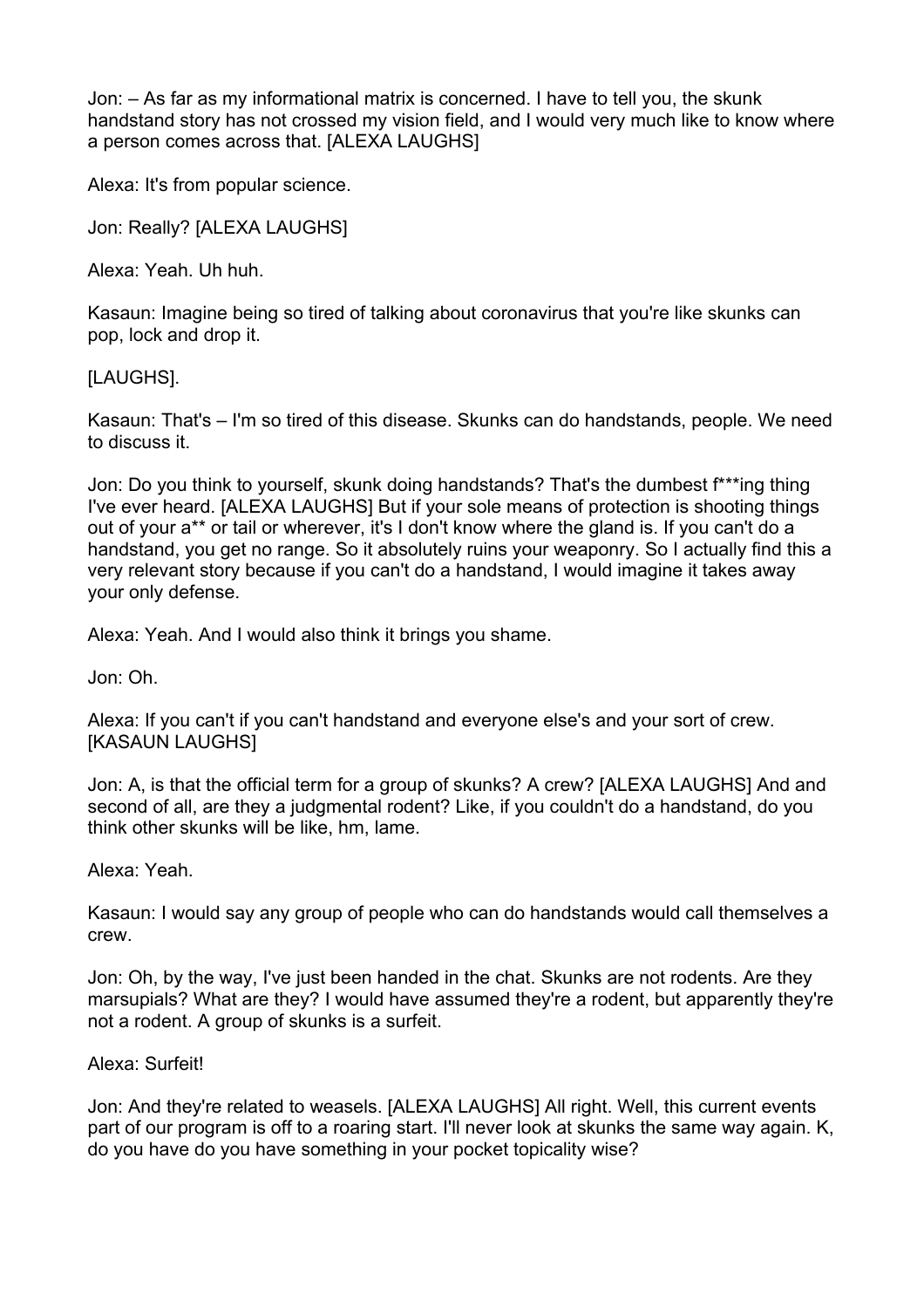Kasaun: I just want to say we're recording this the day after Martin Luther King's birthday, and I did not get to enjoy any of it because early in the morning, I saw the FBI tweet out a quote of MLK, and I just went to sleep.

Jon: That's not true. What? What did they tweet out a quote that they had secretly recorded?

[LAUGHS]

Kasaun: All right, so six o'clock in the six o'clock in the morning, the FBI-.

Alexa: Early. [JON LAUGHS]

Kasaun: Tweeted "Dr. Martin Luther King Jr. once said, 'Ow!'" No, I'm joking. [ALEXA LAUGHS] "He once said life's most persistent and urgent question is, 'What are you doing for others?' This MLK Day 2022 and every day, the FBI remains dedicated to service and committed to protecting our communities".

Jon: Wow.

Alexa: Ok.

Jon: No irony. When they put protecting in communities that they put those two words in quotes by any chance? [KASAUN LAUGHS].

Kasaun: No they –

Jon: Did they go, "we're determined to protect our communities, especially of color."

Alexa: And then a winky emoji? [KASAUN LAUGHS]

Jon: Yes, that's kind of mind boggling. You think the FBI would sit this one out?

Alexa: Do you think the people running the FBI, social media sort of know the history? Or you think it's like some intern who's like, let's just –

Jon: I'm going to make a guess that the people running the FBI social media are not FBI, they're 20 somethings. And they wouldn't have any idea that that the FBI notoriously listened in on Martin Luther King's conversations to destroy him.

Alexa: I think that's a good guess.

Kasaun: There's a tough meeting going on as we speak with where they're bringing in these like nineteen year old kids and they're like, "Hey, listen, you know, us and Martin Luther King have a complicated relationship."

Jon: Do you think they're bringing them in and they go, "Emily Rose and Maxwell, could you guys come in here, please?" [ALEXA LAUGHS] "I don't know what they taught you at Oberlin, but  $-$ "

[LAUGHS]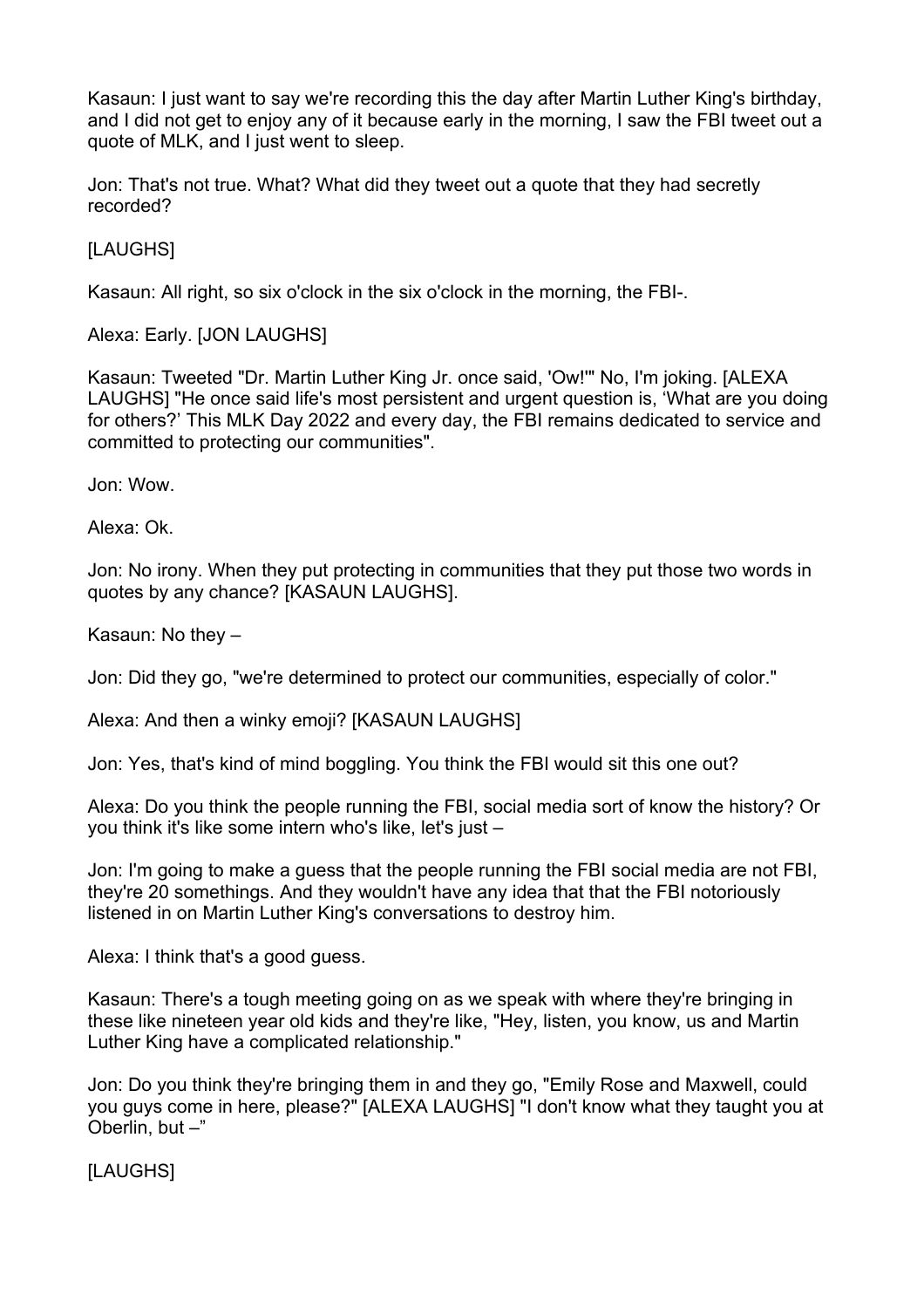Jon: – "We really need to not necessarily bring up Martin Luther King or really, if I can anybody from the civil rights era." [ALEXA LAUGHS] "I think we want to lay low on as far as this is concerned." "Oh, really, because we've got a great Fred Hampton thing we want to put out." "No, I don't think that's the way to go here."

Alexa: I love that Oberlin is like a path to the FBI.

Jon: It has to be.

Alexa: It's got to be.

Kasaun: Yeah.

Jon: Did you know what a group of young people who work at the FBI is known as? It's a surfeit, [ALEXA LAUGHS] a surfeit of young people and and this is something most people didn't realize they're related to weasels. [ALEXA LAUGHS]

Jon: Young people who tweet for the FBI related, you see how I tied everything together there?

Alexa: I did. Yeah, and it was again beautiful. [JON LAUGHS]

Kasaun: It's a callback.

Jon: Are there more? What our?

Alexa: Oh yeah, we do have some. We have some. We have some more current. "Rand Paul cancels direct TV's subscription after it drops OAN."

Kasaun: My first thought was Why does Rand Paul care about the Oprah Winfrey network so much? [ALEXA LAUGHS]

Jon: Oh, right OWN. That's the other one is OAN, right? I guess that's.

Alexa: Yes yes yes.

Jon: Oh, so actually, that's pronounced Oh-an, Oh-an.

[LAUGHS].

Jon: Oh-an.

Kasaun: Oh, and voting rights. Oh, and the economy. Oh!

Jon: Oh-an, yeah. [ALEXA LAUGHS] That makes sense. Yeah, I could see that. I think they should report on everybody's streaming services. I don't think it should just be Rand Paul.

Alexa: Yes, agreed.

Jon: I'd like I'd like to know who's popping on Hulu. [KASAUN LAUGHS] I'd like to know if HBO Max is included.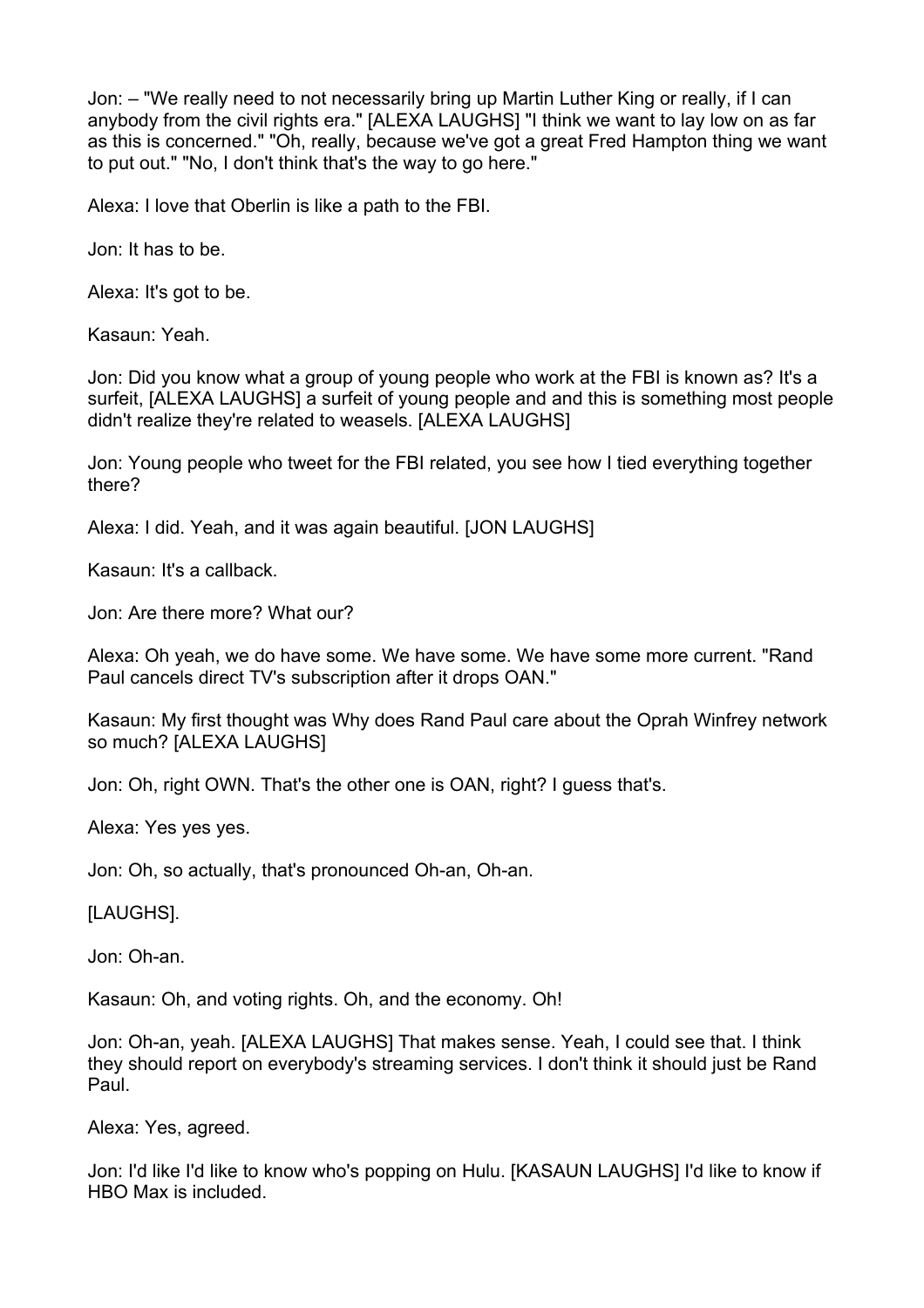Alexa: Who's on Fubo?

Jon: That's right.

Kasaun: That's such a ridiculous piece of news to be like –

Jon: "Senator Chris Coons has decided to bundle Disney+."

# [LAUGHS]

Alexa: "He hasn't seen Moana yet."

## [LAUGHS]

Jon: "'Encanto' has delighted the likes of Senator Lieberman."

Kasaun: Jon, you really have to wield your power better. I mean, we're making Newsweek for the wrong thing. You really have to come out and be like, "I'm on spectrum now. That's my cable service."

Jon: That's right. That's right. Now we're now we're getting somewhere. All right. So. So I think this new program of topicality at the beginning of our podcast, I, for one, love it and soon would imagine it dominates the entire podcast and we will no longer have guests [ALEXA LAUGHS] or a podcast, and it'll just be us zooming and talking about current events.

Alexa: Sounds fun.

Jon: But here's something interesting about current events. So our guest today on the podcast. It may not be somebody who is familiar to really anybody but "Fed-heads." You know, that's what they call the the stands of the Federal Reserve and the Fed chairs and stuff the Fed heads. I was reading an article in Politico about this former Fed chair, the president, CEO of the Fed Bank of Kansas City, for a really long time. And what I didn't realize is all the Fed chairs vote on Fed policy, the monetary policy, but it's almost always unanimous. And he was the one guy who kept voting no. And the reason was he was very uneasy about this thing called quantitative easing, which is the Fed pumps a ton of money. They print money and pump a ton of money into our economy to keep interest rates low. And you would think, "Oh, that sounds great." But his concern was it'll inflate the assets market like like stocks, real estate, that it will be a driver of inequality. Now, let that rattle around in your brain for a little bit. He said this 10, 12 years ago. He was really concerned it was going to lead to inflation and inequality. So we called him and said, "Will you come on the podcast?" He's currently a distinguished senior fellow at George Mason University. And so we spent a good amount of time him explaining to me why, you know, he felt that this was a a difficult position to be in and all about the Fed. And you guys know the Fed. That happens to be my punching bag for a lot of our economic woes because they'll bail out the big corpse, but they won't they won't help the people. So I thought it was really interesting and I got a B-minus in his in his class. All right, so here it is my interview with Thomas Hoenig, former president CEO of the Federal Reserve Bank of Kansas City. Take it away, Thomas.

[TRANSITION MUSIC]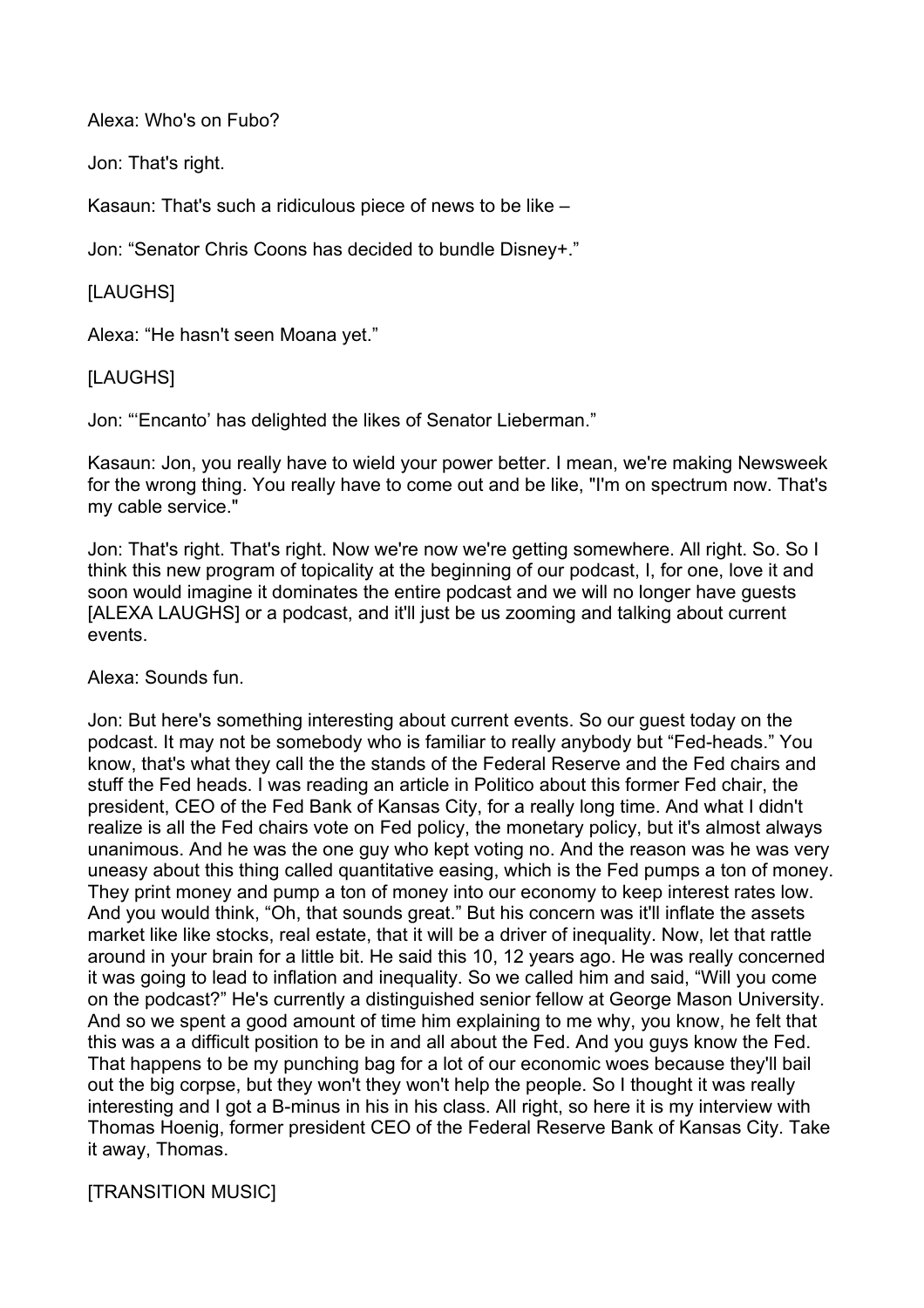#### **Interview with Thomas Hoenig**

Jon: Thank you so much for being here, sir.

Thomas Hoenig: Thank you. It's my pleasure to join you, and I look forward to the conversation.

Jon: I read an article about your time at the Federal Reserve Bank.

Thomas: Yes, I was concerned about a very accommodative monetary policy called quantitative easing, where you buy government securities in mass over a long period of time and keep interest rates at zero.

Jon: Mm-Hmm.

Thomas: And the idea is to spur on demand and have a strong economy. But it also has consequences that in some ways we're facing today. But we have faced for the last decade, and that is inflation.

Jon: How did they deal with you at the Fed when you would raise these things? Would they say, Look, there's political pressure on us or we have to keep this asset bubble going? What would their argument be to you that you were in the wrong about quantitative easing over this long period of time, not just emergency quantitative easing?

Thomas: That quantitative easing provides the necessary liquidity into the system keeps interest rates low so that people can be employed and companies can grow. And therefore, that's a better solution in the long run than just stopping this quantitative easing, allowing the intermediation process to work. You just don't understand, and –

Jon: They would tell you, you don't understand it?

Thomas: Yeah. Of course.

Jon: I mean, you.

Thomas: Well –

Jon: I could see them telling me, but not you.

Thomas: – Well, we had a disagreement. I mean, there was a disagreement.

Jon: Now let me ask you this. So the reservations that you were raising were not necessarily novel to the group, but you were the only one who still felt like "I need to vote no," even though that is an unusual vote to take at the Fed.

Thomas: Well, that's correct, but I have a vote. And so I felt obligated to use my vote, not someone else's vote. And I've become a proxy but my vote.

Jon: Here's why it's fascinating to me. I'm always stunned how the Fed is there to kind of bailout the economy at the top end. You know, like in the 2008 crisis, the federal window where big institutions chase and all these other groups could come in and get money. And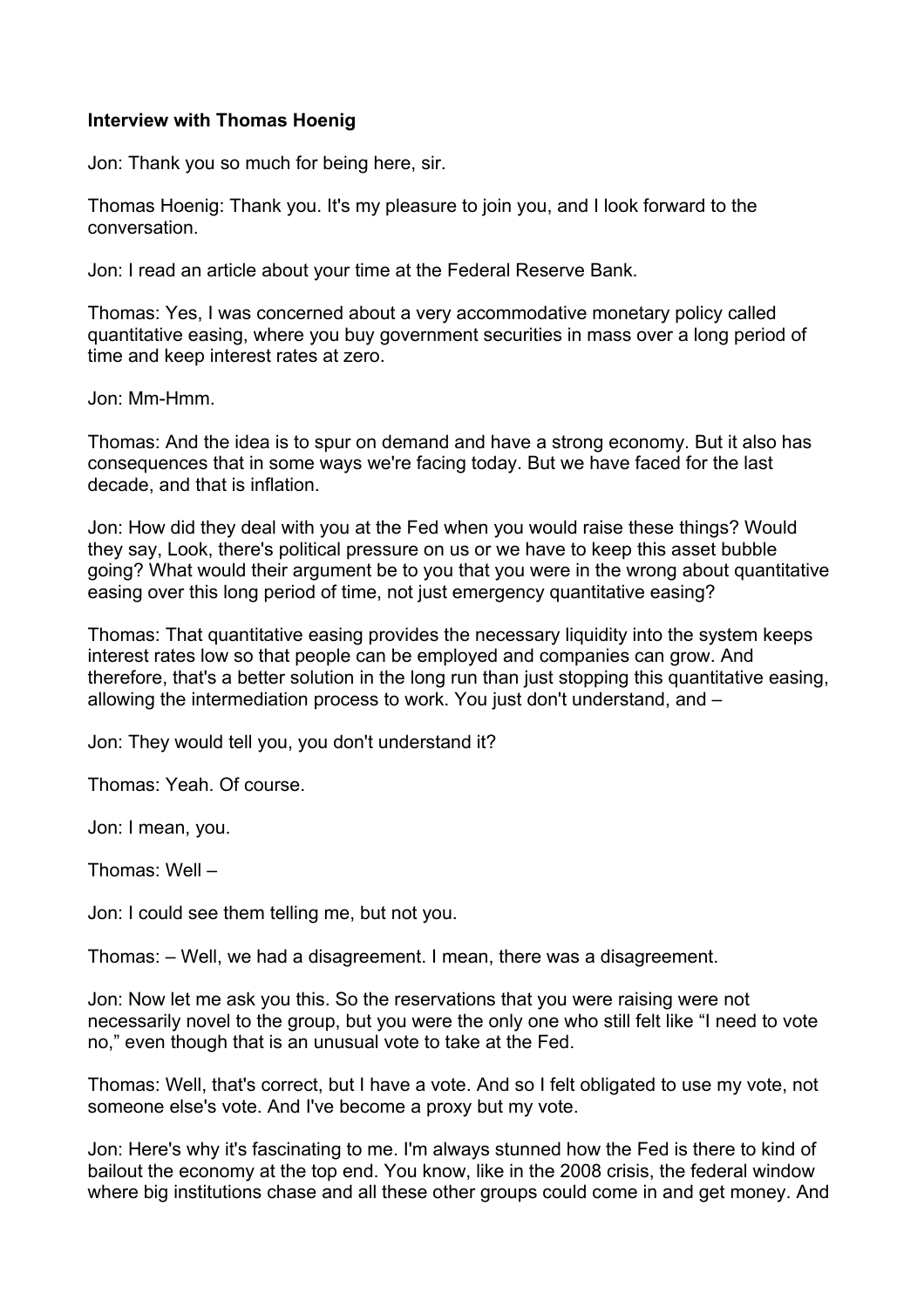basically it was almost like a printing press for money. They could take it at zero interest and turn it around and buy treasuries at one percent. And I'm always curious why the Fed doesn't intervene on behalf of people who had lost their houses or, you know, in that mortgage crisis. What is it about their policy that doesn't allow them to intervene on behalf of individual consumers as opposed to inflating the assets at these larger financial institutions?

Thomas: Well, that's a very good and fair question. The way the Federal Reserve was originally designed was that when you come into a crisis, people lose confidence. Whatever the reason is, the Federal Reserve would be able to print money and provide the necessary money to provide liquidity for institutions. So the Federal Reserve was to come in and provide temporary liquidity.

Jon: Mm-Hmm.

Thomas: And then once the economy settled down, you don't need to have that liquidity continuing from the Federal Reserve. And you go back to square one. And what happened in that last crisis is you really do have institutions today that are so important, so large, so interconnected, so much a part of the government's ability to finance that you can't let them fail. You cannot let them fail because if you do, then the economy will fall completely apart.

Jon: Mm-Hmm.

Thomas: Not only will they be failures, but people will lose their job even in more mass and therefore you bail them out and they become too big to fail and as too big to fail, they have an advantage over others.

Jon: And that was the complaint that you were raising at the Fed?

Thomas: Yes, the recovery was started in 2009. We were on the way to recovery. And in 2010, the Federal Reserve System still wanted to print large sums of money by large amounts of securities. Put that money into the banking economy –

Jon: Can you give us a figure like a general sense of when you say large sums, what do you mean?

Thomas: A trillion dollars.

Jon: OK. [JON LAUGHS].

Thomas: So the Federal Reserve has been, if you will, providing the necessary dollars to the government that it has used to spend on a whole host of things through the period of the decade of the 2010 to 2020 and then also to help fund what's needed for this pandemic. So the effect is to really increase the amount of money in the economy at a faster rate than we're increasing the amount of goods. And so inflation is the outcome. And I think it's very important that during that period when they were doing this, they were also finding increases in debt that was being spent in the economy. So it's not new. It's not something that is new and-

Jon: How are they funding when you say they're funding increases in debt? What is that in practical terms?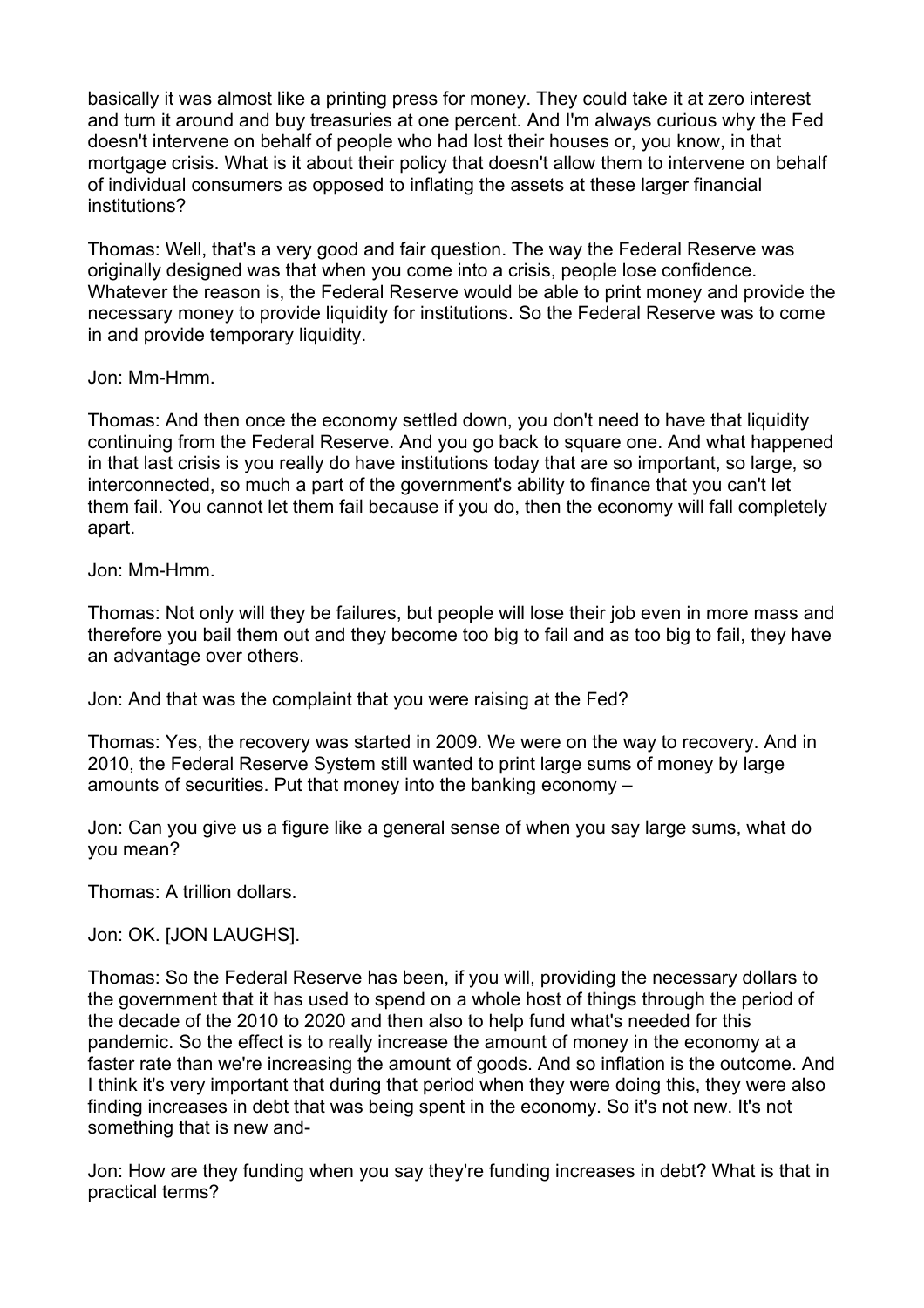Thomas: They buy government debt.

Jon: So they're buying bonds at that time?

Thomas: Absolutely.

Jon: How much currency that has been sort of created out of thin air has been added into this economy through the Fed. What would you put as a figure?

Thomas: It would be six trillion in terms of deposits with the banks and currency.

Jon: OK, that they're just injecting into it sort of out of nothing?

Thomas: Out of nothing.

Jon: Yeah. OK.

Thomas: The central bank of the United States is the only institution on Earth that can create dollars and pay for assets out of nothing.

Jon: It's alchemy. They're Rumplestiltskin.

Thomas: Yes, in that sense, yes. And they've been given that authority by the Congress of the United States for purposes of dealing with crises, for example.

Jon: So we've been in a crisis since 2008, and we've never come out of it?

Thomas: According to some people, yes. [JON LAUGHS].

Jon: All right. So –

Thomas: And the effects of not all been good, right?

Jon: Yes, that would be correct.

Thomas: You think you're doing a good thing and you are. And when you continue it on beyond that, people begin to expect it. The banks begin to expected, other people begin to expect it. So you get through the crisis and you don't stop doing it. That's when you begin to invite inflation. And inflation is a reduction in the purchasing power of the very dollars you're giving people. And of course, it affects lower income and moderate income more than high income. It creates and accelerates the division of haves and have nots. So you have to stop –

Jon: So it's an inequality machine?

Thomas: – If it isn't stopped. If it isn't stopped. If it's used for the crisis, for example, giving this giving loaning this money –

Jon: [JON LAUGHS] Yes.

Thomas: – to the banks.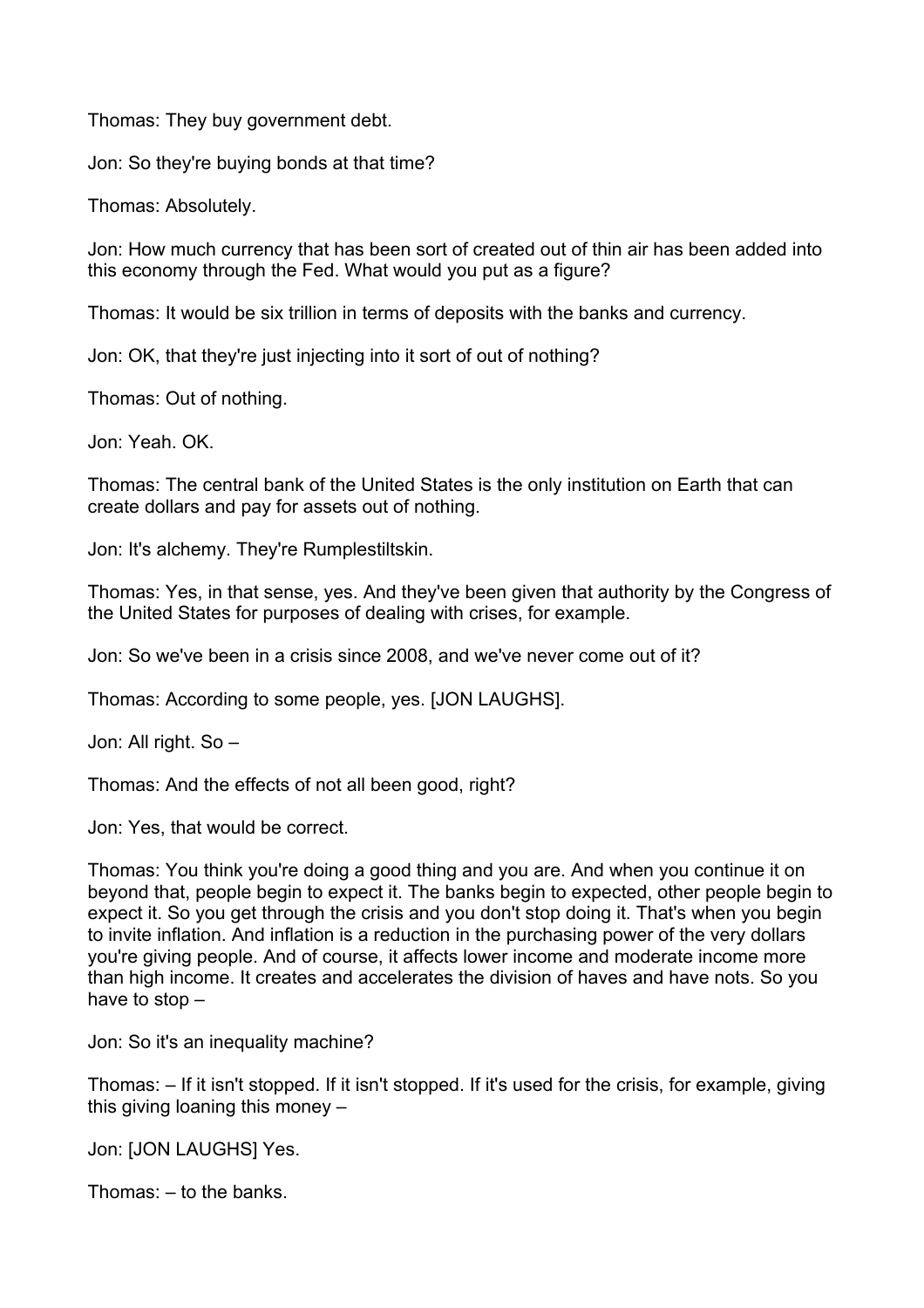Jon: Yes.

Thomas: I don't have a problem during a crisis because it does free up liquidity and it helps main. Hang corporate accounts and so forth in people's jobs. But when you continue to write it after the fact.

Jon: Mm-Hmm.

Thomas: Then you begin to favor one group over another. You keep interest rates at zero and then you start getting distortive effects in the economy. Some winners. Some losers.

Jon: Right. Asset bubbles.

Thomas: Asset bubbles, but also people who will have who hold assets. They become wealthier just from the fact that they hold assets versus –

Jon: Correct.

Thomas: – Those who are making.

Jon: So you have to be an asset holder to benefit from it.

Thomas: Correct.

Jon: So if I'm looking at this from a layman's perspective, if I'm a homeowner who in the crisis suddenly has a mortgage that's underwater and I'm not even saying to them, forgive my mortgage, but bring it back to balance.

Thomas: Right.

Jon: And they say no. What would be the justification for not providing that if you're providing that backstop for large financial institutions, why not provide it for Americans in need?

Thomas: The answer is that I think the central bank has begun to provide it for Americans in need. That's what –

Jon: They did during the pandemic.

Thomas: Correct. And that's a crisis moment.

Jon: But let me go back to 2008. The Fed comes in. They say, we're in a crisis. Where's Rumplestiltskin? We're going to take the straw. We're going to spin it into gold and we're going to give it to the big boys to cover their losses on these bundles. My question is that immediately favors these banks so homeowners lose their homes.

Thomas: Yes.

Jon: Why didn't they print money and bring those mortgages to sea level? Because doesn't that immediately then solve your problem and you've done it for a fraction of the price and you've saved people from losing their homes?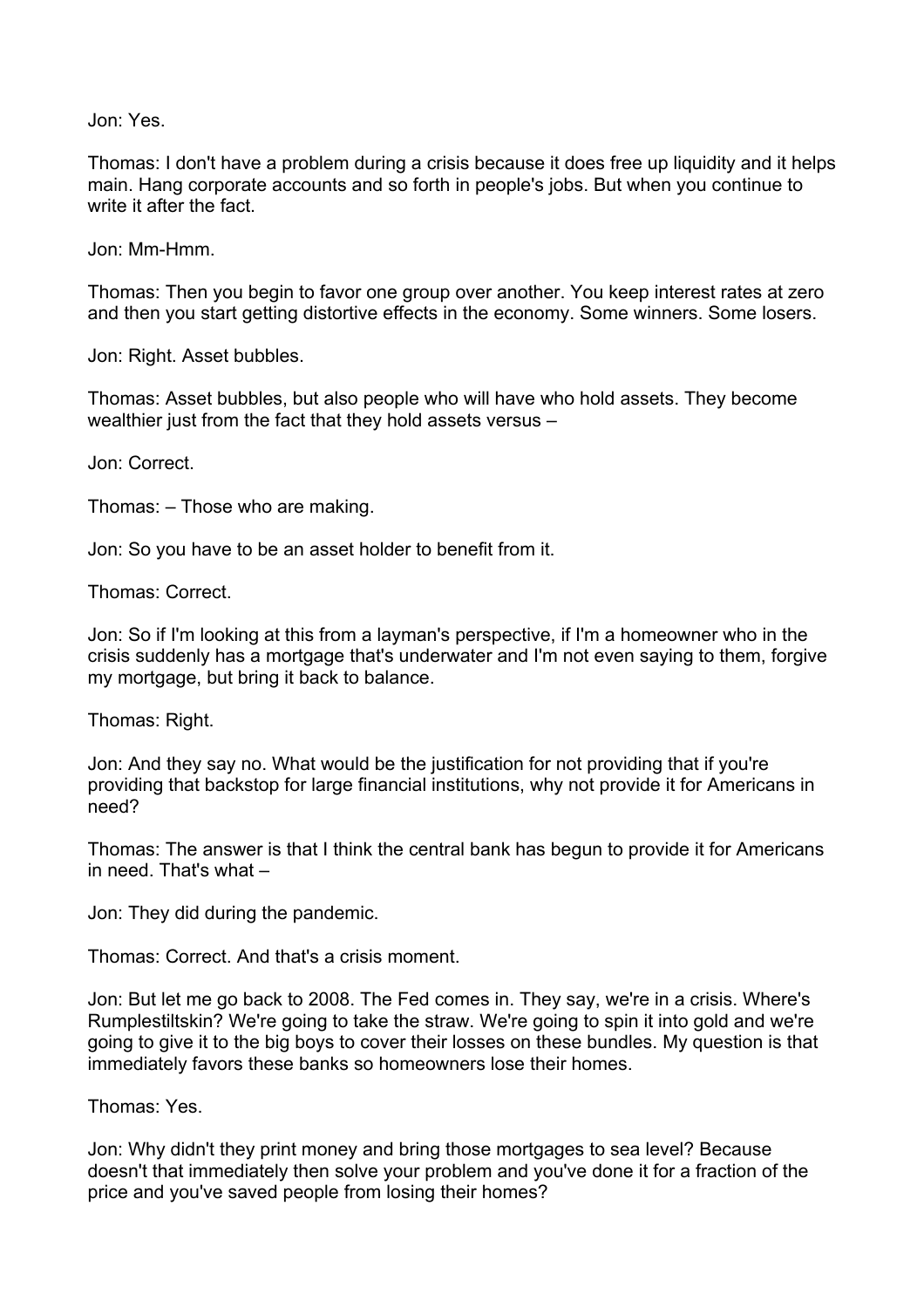Thomas: Right. A very good point. [JON LAUGHS] So I would, first of all, tell you that what you described, yes, is not what was intended for the Federal Reserve, that is to bail out companies that were bust.

Jon: OK.

Thomas: OK.

Jon: OK.

Thomas: They were supposed to be solvent and we have a temporary liquidity problem and you provide capital. That's why the issue of too big to fail is a very real issue.

Jon: Right.

Thomas: Because if they're too big to fail, they can borrow more money at discounted rates.

Jon: Right.

Thomas: People know they're going to get their money back. They take these risks. They engage in this activity. And then the crisis comes and the Fed does, in fact, bail them out. That's wrong. That's not how it's supposed to work.

Jon: Right.

Thomas: It's supposed to take away from their investors what they put in. They're supposed to absorb the loss and then go from there and manage, but suffer the consequences. But if you have the central bank or the government come in and provide them the money necessary to survive, then you have violated that principle of providing liquidity. You're now providing capital and saving them.

Jon: That's right.

Thomas: So that makes your argument. Well, why not bring everyone else back to level that is in the housing?

Jon: Why not do it first? Because then you actually diffuse –

Thomas: Right.

Jon: – the subprime crisis?

Thomas: Well, because we didn't. But in this pandemic –

Jon: Yes.

Thomas: – I think they did that.

Jon: We did more of that.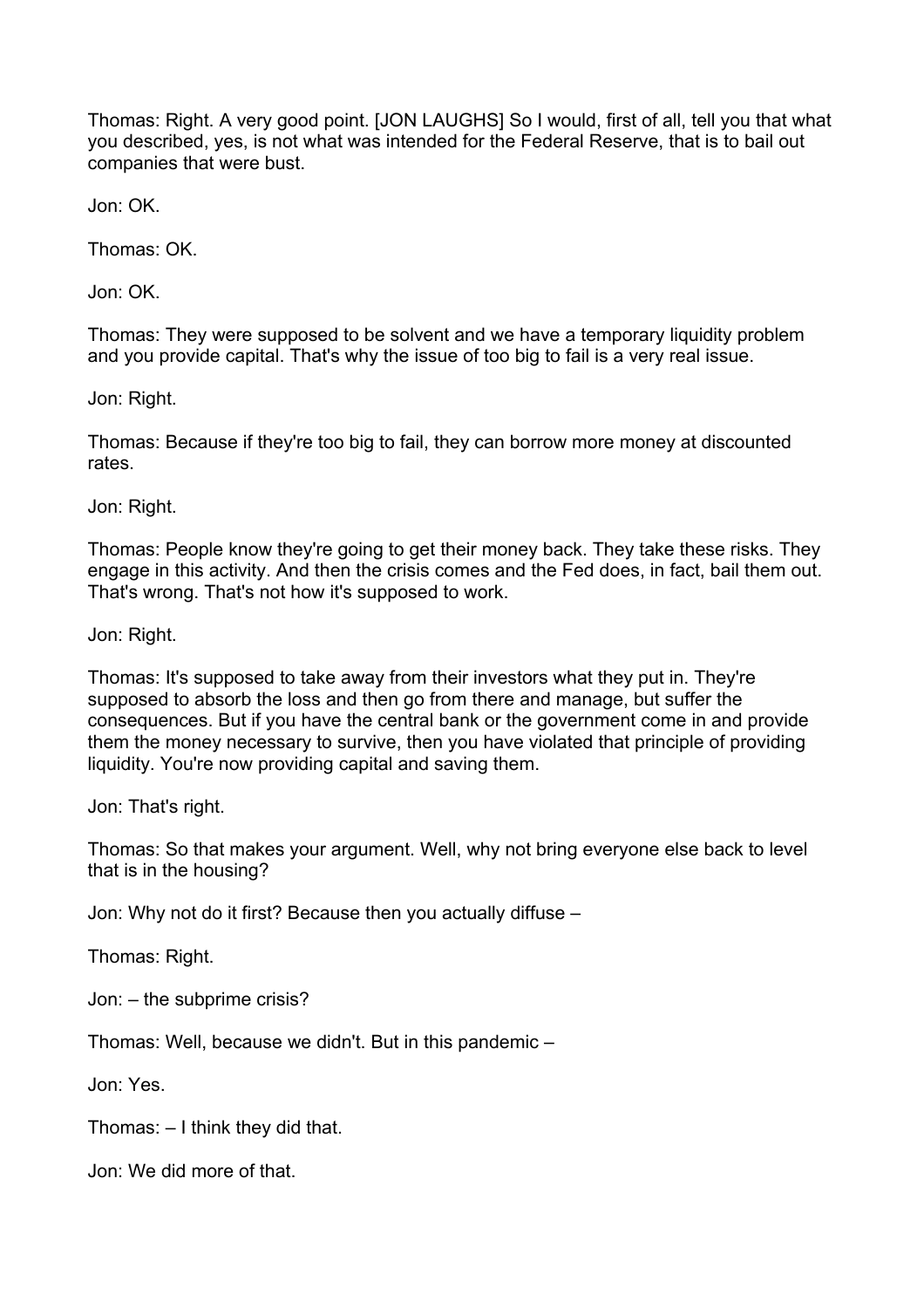Thomas: Right. You just cannot do that and do it for another decade and borrow this money because money-

Jon: But you could see how people would get frustrated because –

Thomas: Of course.

Jon: – we didn't hear anything about inflation during any of that period, so I could see them as reasonably saying. Let me get this straight. You can inflate the stock market by maybe 50 percent to 60 percent. Nobody says a word. Inflation's not a problem. The rich get richer, but the minute you give \$600 to people who've lost their jobs. Watch out because milk's now \$20 a gallon. How does that work?

Thomas: Well, you did have inflation. And what you did is to that period that decade, you did see housing prices go up. Right? But you didn't get it because people are seeing the stock that must be good and zero interest rates. Not only that, but it changed the whole dynamics in the corporate sector because now you could instead of using your investor as funding, you borrowed more money. You did stock buybacks.

Jon: Right.

Thomas: And so as you fool around with this at this now, you call it alchemy. Some people are benefiting, while others are not.

Jon: Mm-Hmm.

Thomas: You are creating and increasing the divide. People felt that they may not have been. It may not got the headlines –

Jon: Right.

Thomas: – but they saw that some people were getting doubling the stock market. They were getting ahead. The wage earners real wages did not increase during that decade, so they were falling behind. That was a big part of the dissatisfaction that was going on in 2016, 2017.

Jon: Correct.

Thomas: And so that is why we have to think about inflation as asset inflation, as well as, price inflation.

Jon: Because asset inflation increases that inequality.

Thomas: Bingo.

Jon: But let me ask you a question then. So if I'm watching this at home, I'm thinking. Let me get this straight for 10 years. The wealthiest part of this country has been not just too big to fail. They've become grotesque. Right? But the minute that that transfers to real wages. Everyone decides they've got to pull the plug on this hot economy. And isn't that even more perverse?

Thomas: It's not that simple in the sense –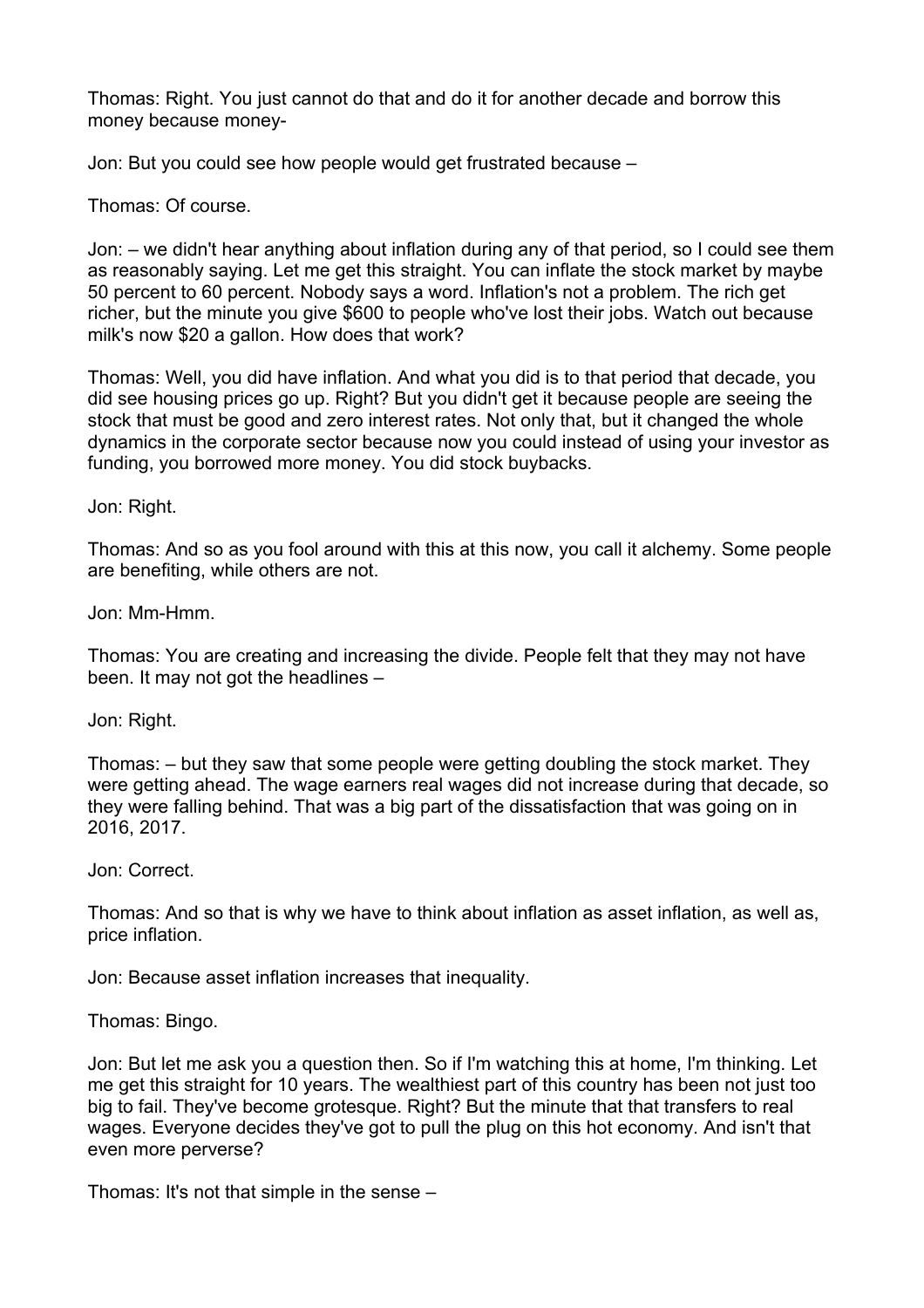Jon: Right.

Thomas: – that wages are increasing, prices are increasing more.

Jon: Right.

Thomas: Partially supply but a big part of it is demand created by easy money.

Jon: OK.

Thomas: So we had a pandemic that immediately disrupted production.

Jon: Right.

Thomas: Trade. So supply became constrained.

Jon: Yes.

Thomas: Then we had the government, I think, rightfully provided funds to those people who were lost their jobs, were sick, gave them continued purchasing power and actually gave more than that. I gave more than the unemployment benefit, and they gave it to some people who are still employed and the government borrowed it all. So that created demand and kept the economy going.

Jon: OK.

Thomas: And so normally, if the rest of the economy was still going OK, you would see interest rates rise. But the Fed said, and the government said, we don't want you to have increasing interest rates. We wanted to say zero, so –

Jon: Is that because politically, they can't allow the stock market to go because the minute you raise interest rates, the stock market's going to go down, it's going to correct.

Thomas: It should correct.

Jon: Yes. Right.

Thomas: But it's due to the fact that you somehow think that you have to keep everyone going strongly. So and you think zero interest rates are going to do that. So you buy these government bonds –

Jon: Right.

Thomas: – and they can provide it.

Jon: Are they still doing that?

Thomas: Yes, they're still doing it. They're going to do it through March. Through March.

Jon: Oh boy.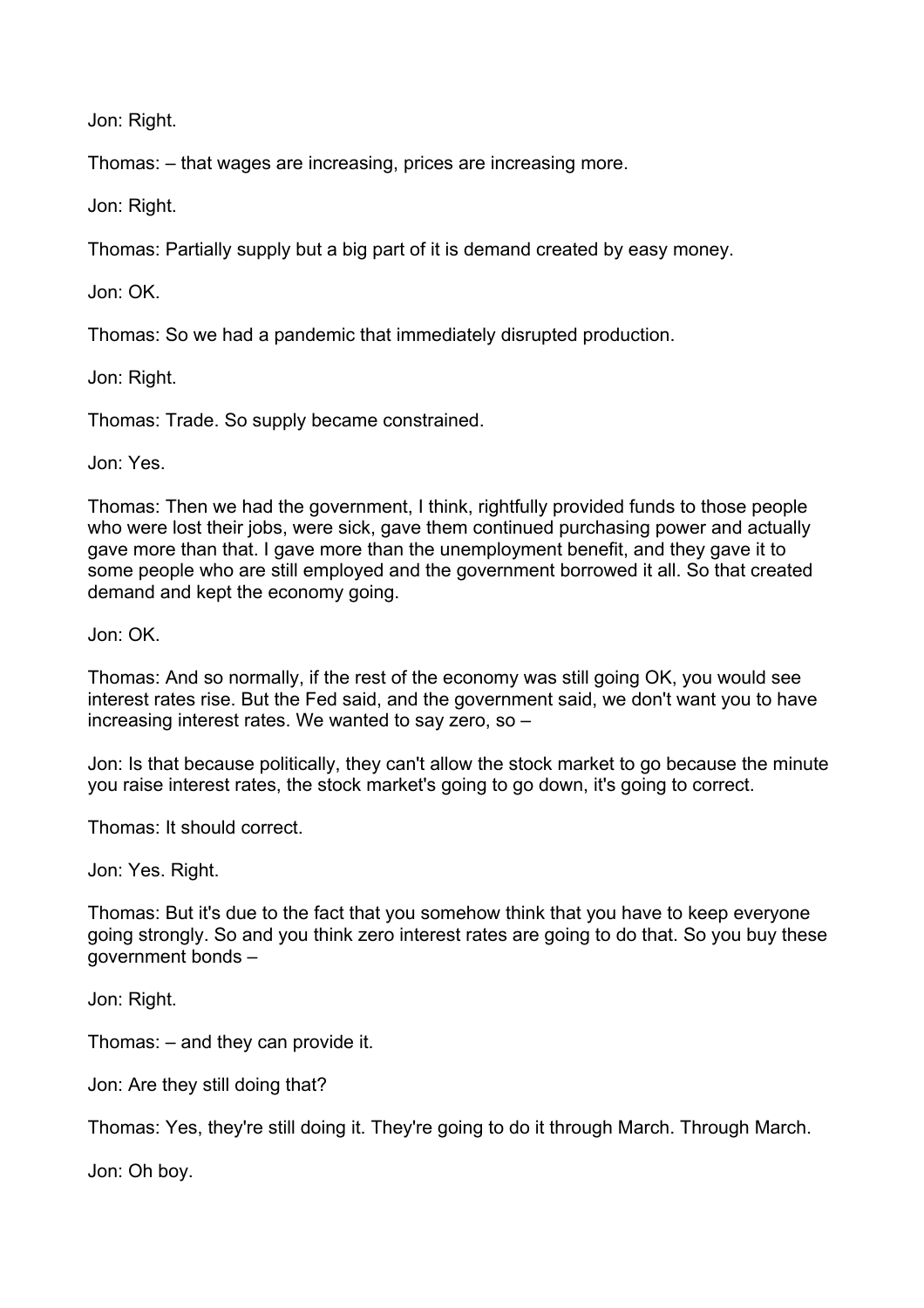Thomas: So, so [JON LAUGHS] yeah.

Jon: March is going to be bad.

Thomas: Well, then you have to go forward with the raising of interest rates. But I want to want to make the point that –

Jon: Yeah.

Thomas: – when you borrow that for this particular purpose, I think you can justify that. But the problem is that you continue it on just like you did last time. So we borrowed five trillion dollars to manage it. But that's a continuation of, as I said, 10 trillion dollars of debt in 2008 and \$30 trillion today. You're going to get inflation.

Jon: And how does something like this end without it ending in a tailspin and a crater? Because when it crashes, the effects of it are going to be devastating to those who've been hanging on. The wage earning class.

Thomas: Yes.

Jon: Yes.

Thomas: It is going to be. It could be.

Jon: OK. How do you soft landing that?

Thomas: I don't deem them the challenge because they're so far behind the curve. They've been doing this for so long that it will be very difficult. Inflation at seven percent when your wages are only going up four and a half percent, the wage earners losing.

Jon: Brutal.

Thomas: So now you have to correct it. And the way you correct it is, you have to pull that excess money back. Interest rates go up and you have a very difficult adjustment. But if you don't make the adjustment, this is the hard part, then inflation gets worse. And believe me, inflation is the most regressive tax you can impose.

Jon: Absolutely.

Thomas: So –

Jon: If it's goods and services people use, if it's gas and milk and food, well, that's going to hit the people that are scraping by the most.

Thomas: – And that's where inflation is right now. So you have to you have to bring that inflation back down. And that means hopefully supplies will come back. But we have really increased demand through this very strong printing press over the last decade and a half. What the Fed can do is get inflation in check.

Jon: Mm-Hmm. Have we gotten these larger corporations too addicted to record profit? And is that something that Fed policy can also help address?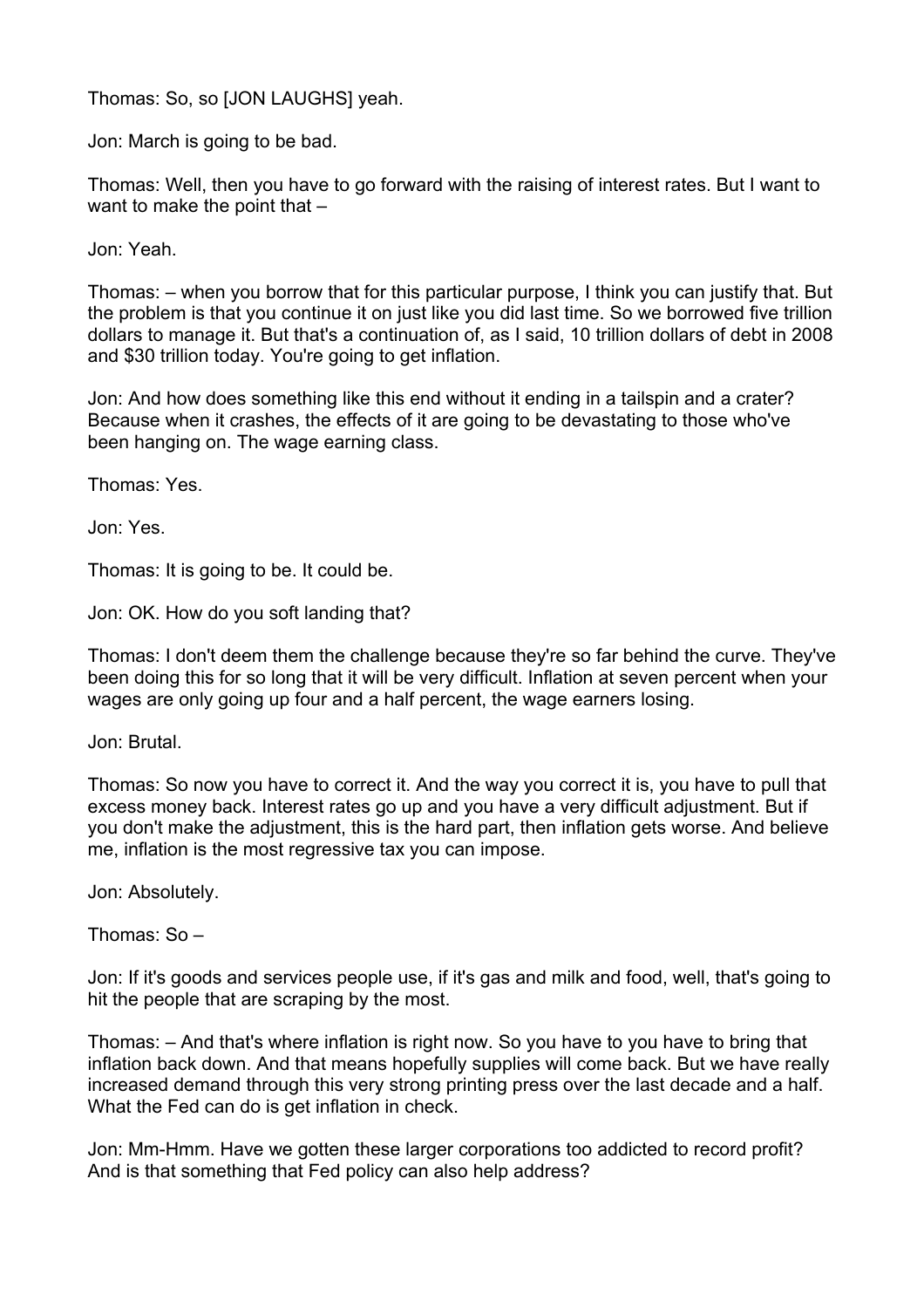Thomas: Are the corporation too addicted to to record profits? Are they addicted to zero interest rates?

Jon: That's what I mean, because zero interest rates allow them to have these record profits.

Thomas: We are. I mean, everyone is. I mean, even Labor thinks that zero interest rates may help them get jobs when in fact, what you're doing is you're distorting how credit is given, who benefits what you choose to invest in. Because zero interest rates, companies will restructure their balance sheet, increase their debt, which will handicap their ability to invest in innovation and new products and increase productivity. And that hurts the laborer.

Jon: So let me maybe formulate it this way. There's a certain orthodoxy to how we have to get out of it, right?

Thomas: Right.

Jon: A slow raising of interest rates. A tightening of monetary policy. Maybe they burn off some of the money. Should there be a rethinking of that orthodoxy, and the reason why I ask it is you talked about debt, right?

Thomas: Right.

Jon: To me, and clearly, I'm a layman and don't understand the intricacies of it. It feels made up that this monetary policy feels like a delusion of some sort. And why couldn't they just cancel that debt and have the country carry less and then tighten the policy? If you raise interest rates on big debt, right? Then we've got all this pressure on making those payments. And why not have the Fed cancel the debt and then raise interest rates to reset the playing field?

Thomas: Well, the difficulty with that is, of course, this is debt owed by the government.

Jon: But they made the money.

Thomas: Well, they would in fact be declaring bankruptcy, wouldn't they? Because you have this debt and you're just going to say, I don't owe it anymore. [JON LAUGHS].

Jon: Who do we owe it to? Like when they say the United States has \$20 trillion of debt, where would that be distributed to?

Thomas: It'd be in commercial banks. It would be in China.

Jon: OK.

Thomas: Be in Europe. It would be in different countries around the world. And so do you owe this money throughout the world you can't just stop paying on the debt.

Jon: Couldn't you just quantitative ease our debt? What's the difference of making that money available to Goldman Sachs as it is to making that money available to China? Only one would lessen our debt.

Thomas: So you confiscate it from Goldman Sachs?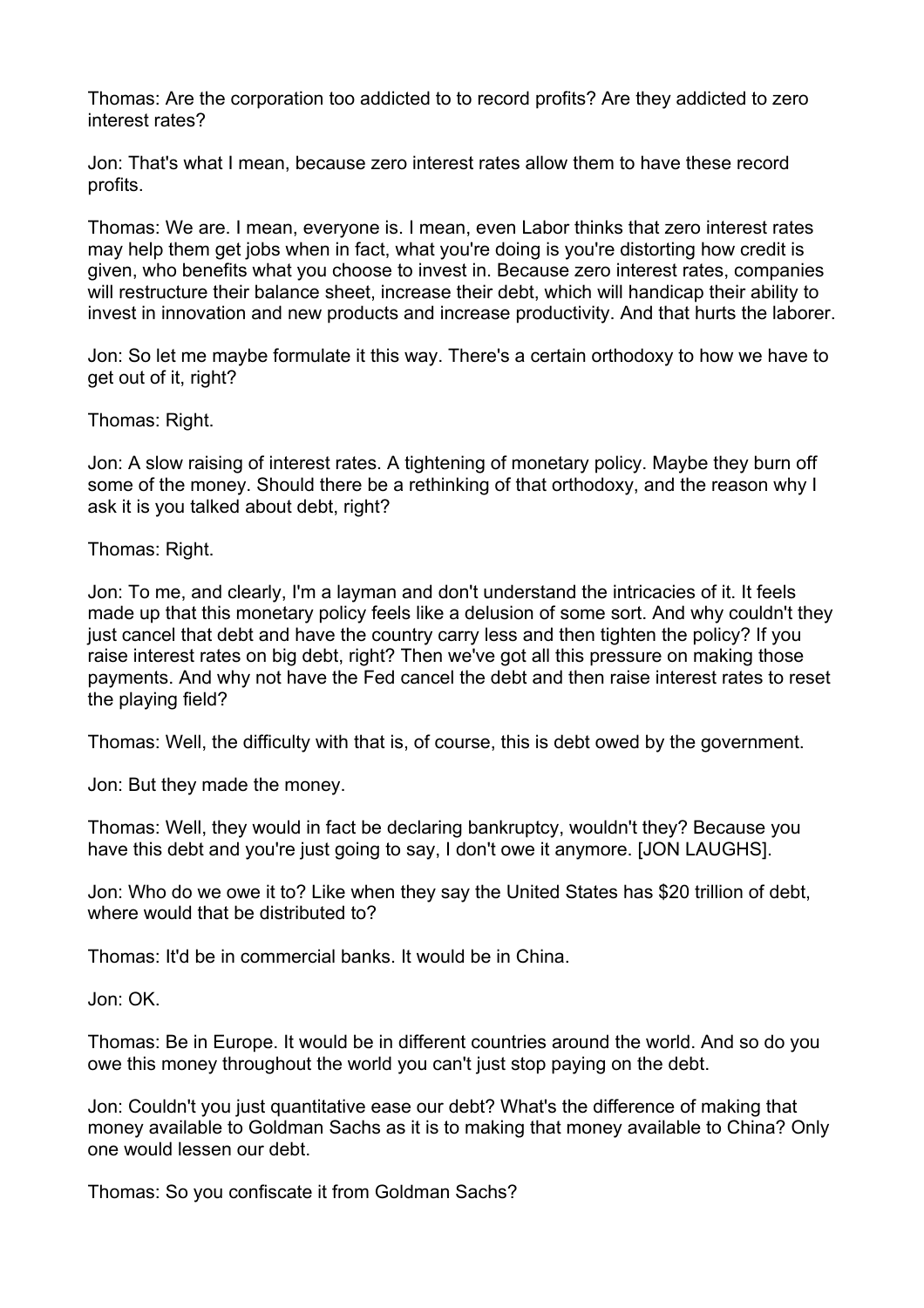Jon: Sure, they're fine.

Thomas: Well, but that means you're defaulting on your debt just like anyone else.

Jon: In other words, you just print that money and pay debt. If this is money that we've created out of thin air anyway, what's to stop us from creating ten tr– You know, I used to make fun of Paul Krugman for his idea of a trillion dollar coin.

Thomas: Yeah, right.

Jon: You know, and now I feel I feel myself saying, "Hey, man, let's just get 10 trillion dollar coins –"

Thomas: Right.

Jon: – "Give one to China, one to Europe. Are we square? Good. And then we start again because this whole thing seems manufactured.

Thomas: OK, who receives the money?

Jon: All the people that own the debt of the United States so that money would be received by China, by Europe and all all the debt holders.

Thomas: OK. All you're doing there is changing one debt for another. Because the printing of the money is a liability is a debt of the Federal Reserve system. That dollar liability that the Fed created it now owed to China.

Jon: No, we give it to. What I'm saying is we're giving it to them now and saying, we don't owe you that anymore. Here it is.

Thomas: Yeah, but they have. What do they have? What they-

Jon: They have a trillion dollars.

Thomas: A trillion dollars of Fed liabilities.

Jon: Of –

Thomas: Money.

Jon: Money that we printed. Yeah.

Thomas: – Right. And that's a liability of the Federal Reserve. That's debt.

Jon: And then they forgive themselves and they just burn it.

Thomas: Then they just say, you're you're OK. We like you. Good luck. [JON LAUGHS] I don't think China's in the business of doing us any favors right now, and I don't think Europe is either, because why would they take the loss?

Jon: I guess I'm confused as if we can print money. You just said we're the only –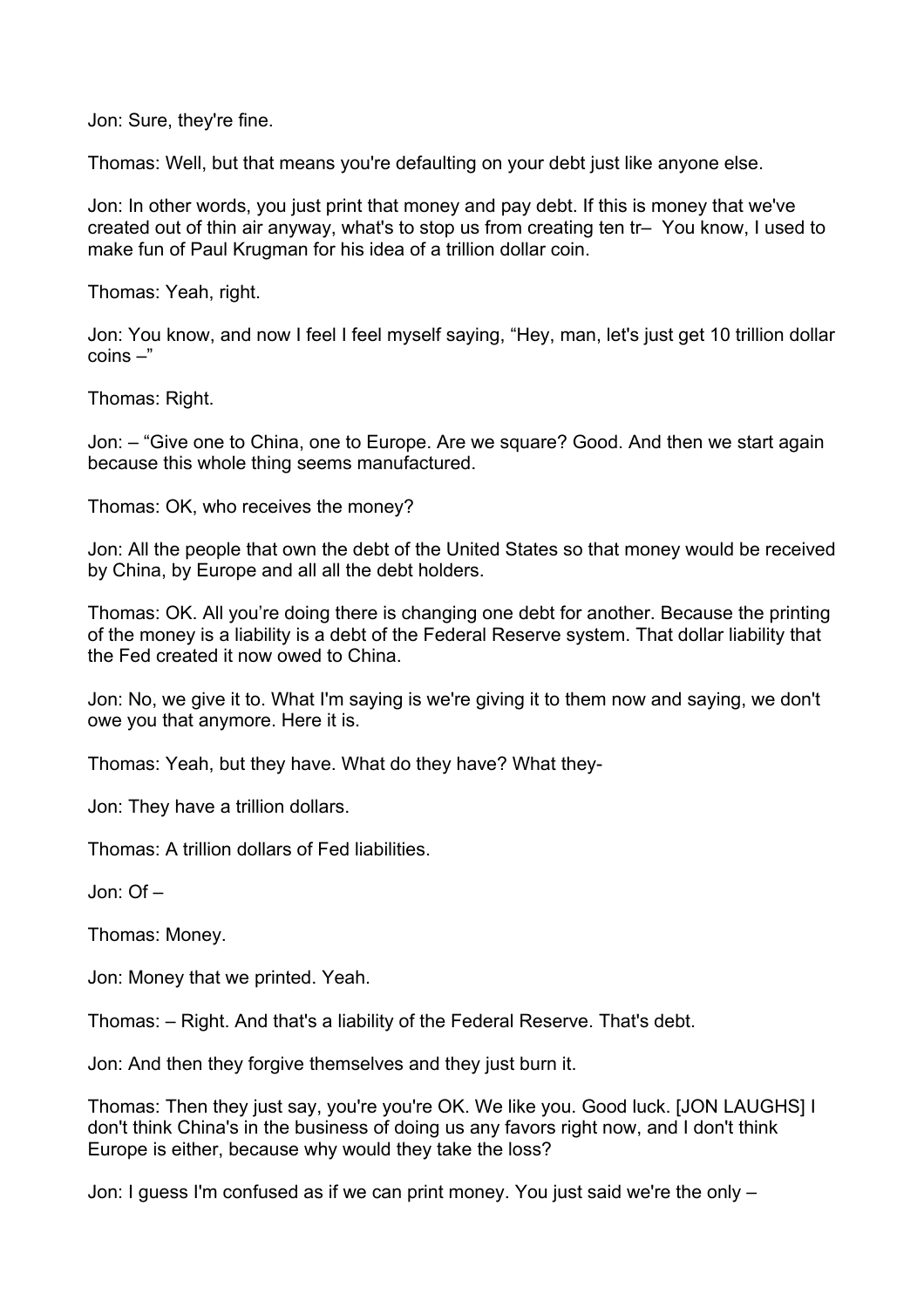Thomas: We can buy an asset –

Jon: OK.

Thomas: – Any asset by printing money.

Jon: But you can't pay debt by printing money?

Thomas: You can buy debt, by printing money.

Jon: So what if we just buy back our debt?

Thomas: Well, because all you're doing is -

Jon: I feel like I feel like you're having trouble. It's like talking to a monkey –

Thomas: No, no.

Jon: – You're like talking to a monkey trying to figure out, how do I communicate with this monkey?

Thomas: No, no, no, no.

Jon: I don't know what to do?

Thomas: No, no. I totally get it's confusing.

Jon: Yeah.

Thomas: But remember creating money, it means that the Federal Reserve creates a liability to buy debt or buy other assets.

Jon: Right.

Thomas: OK, so if they go out and say, "well to China, we want the government debt. And they say, OK and and we say we'll give you our deposit, our money."

Jon: That we've printed.

Thomas: Right. China says, Fine. What kind of interest are you going to pay me? It's just another form of government debt. So we haven't really solve the problem. We just change one kind of debt for another.

Jon: Right. So when when the Fed thinks they have too much money in the supply and they decide to burn it, let's say they decide to burn a trillion dollars. Where does it go?

Thomas: OK. They sell their assets, so they have all these government securities. They sell those assets back into the bank and the bank pays them back in dollars. And then those dollars are, shall we say, put aside or burned. So they actually say, All right, we have all these government debt, all these mortgage backed securities on our balance sheet.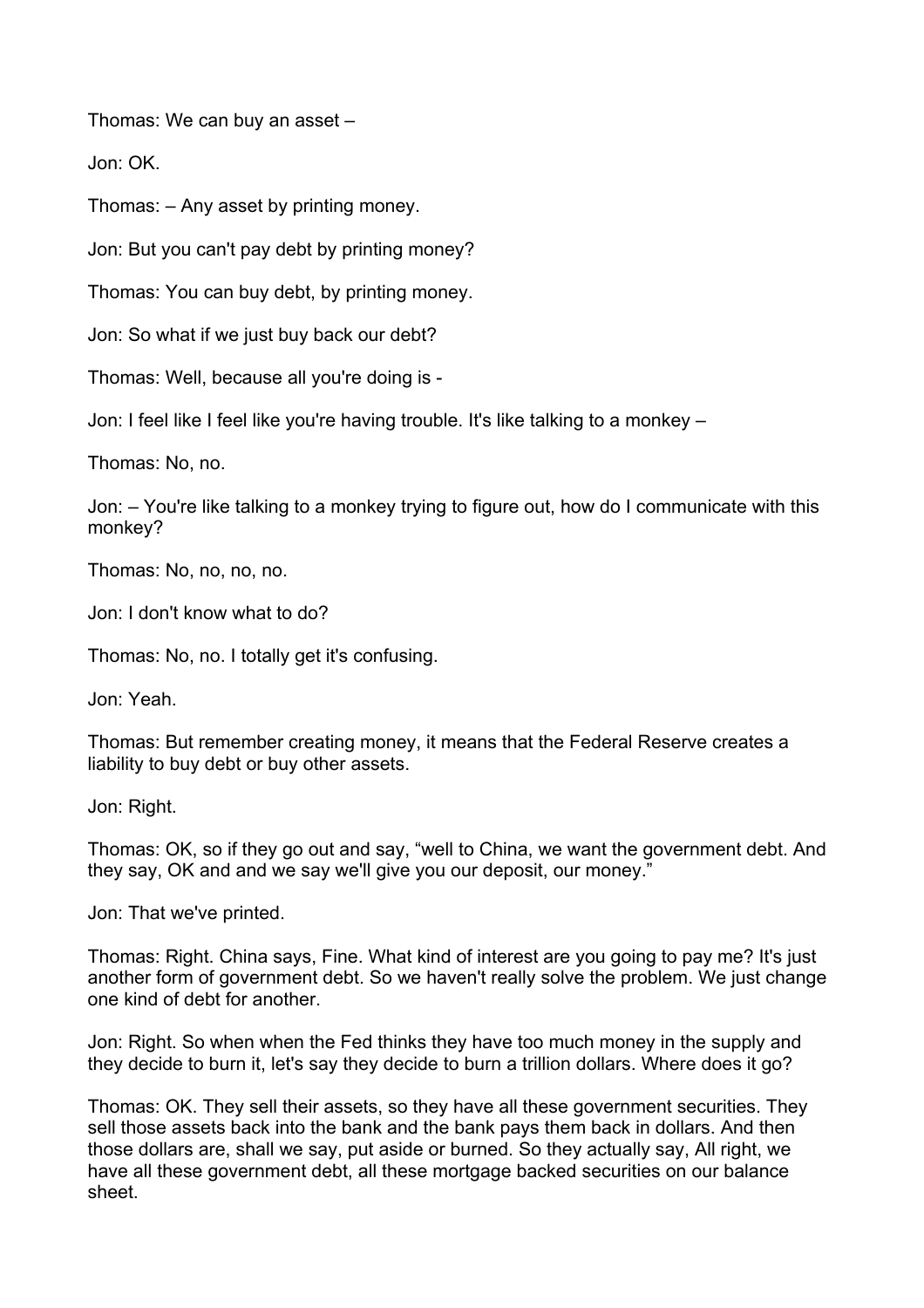Jon: OK.

Thomas: We are going to sell those to back into the banking industry or wherever.

Jon: And they're going to give us cash back?

Thomas: They're going to say, would you debit my account at the Fed that we have with you at the Fed? And that shrinks by the trillion dollars.

Jon: OK.

Thomas: So assets declined by a trillion? And the Fed's liabilities declined by a trillion. That's quantitative tightening, if you will, or reversal quantitative easing.

Jon: Right.

Thomas: And when you do that, of course, you're taking money out of the system and that's why interest rates go up.

Jon: I see.

Thomas: So am I making sense?

Jon: You know, it makes sense in the make believe world of conjuring like there is a certain part of this that all feels like a mirage to some extent. So it's, you know, when you think about fundamentals, right? So when I think about the fundamentals of the banking system, it makes sense to me, you have a central clearinghouse that their business model is, I'm going to trust you with my savings. You're going to give me interest on that and you're going to make a little money on that by loaning that money out to somebody else for a little bit more money.

Thomas: Right.

Jon: It's a business model that makes sense.

Thomas: Right.

Jon: When we start to get into, I'm printing money to buy bonds to artificially keep those interest rates low, it makes less sense. So it's hard for me not to think of, well, why can't we just buy back our own debt so that we owe it to ourselves? And if you owe it to yourself, then it's no longer can be weaponized by a foreign power or even by us, because you can create a different paradigm of what that debt looks like.

Thomas: Right.

Jon: So it's hard for me when sometimes the rules of the Fed or the rules of monetary are explained, it's a little like saying, "Yes, you can levitate, but you cannot spin around." [THOMAS LAUGHS] Do you know what I mean? It all seems sort of fake.

Thomas: Yeah, yeah. Well, it's a fiduciary system.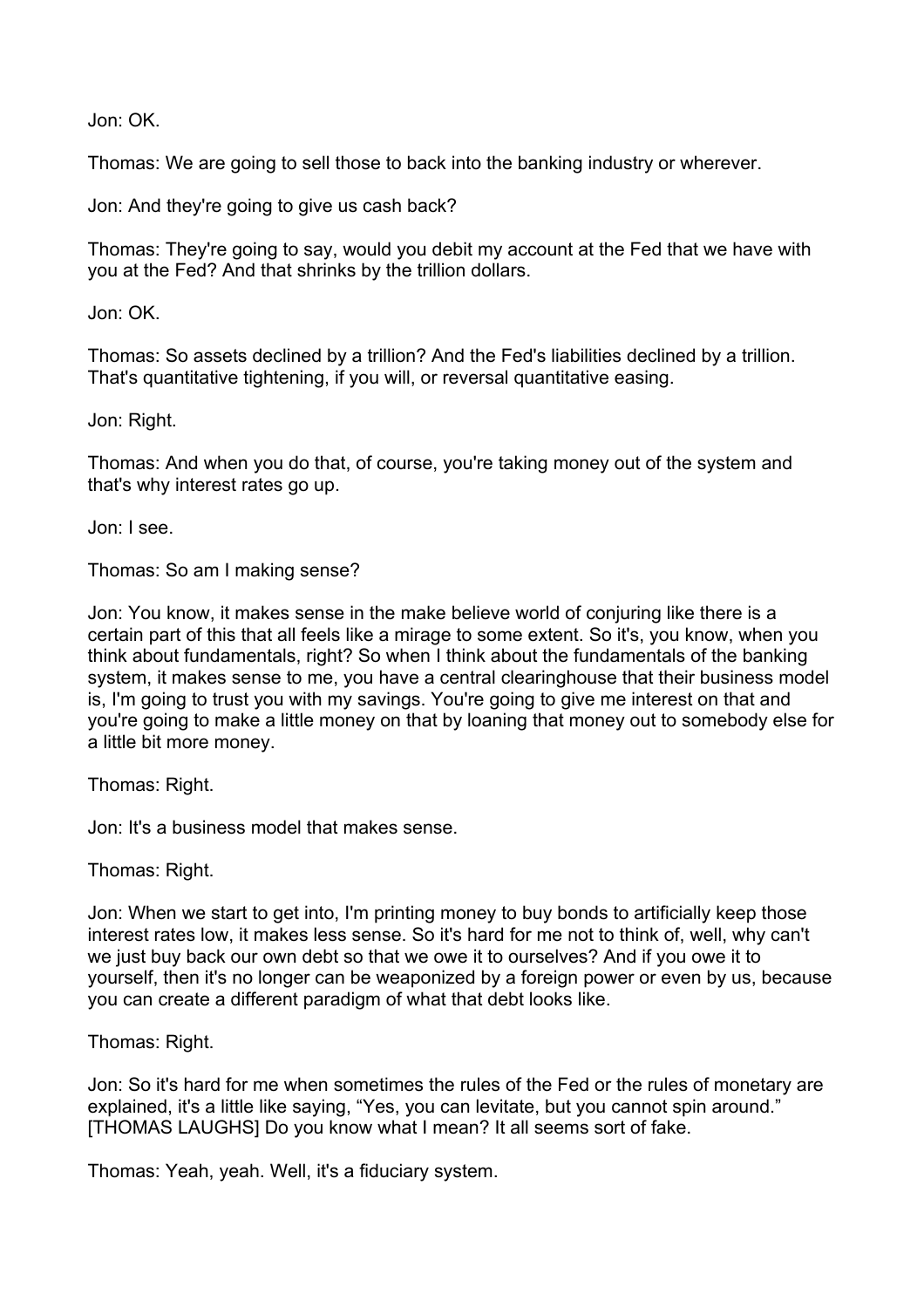Jon: Right.

Thomas: It's all faith based. [JON LAUGHS] You got it. You got to have –

Jon: Oh my lord.

Thomas: – You've got to have confidence in that currency in that dollar because there's nothing back and there's no gold backing-

Jon: So it's in some ways, it's a mass delusion?

Thomas: Well, that's a harsh word, but [JON LAUGHS] so long as you have faith. Yes, you might see it today –

Jon: Right.

Thomas: – In terms of with all this printing. You see these cryptocurrencies, these bitcoins.

Jon: Right.

Thomas: Which are basically virtual currencies.

Jon: And faith based to some extent.

Thomas: And faith based.

Jon: All right, great. Now let me ask you this. Do they call you now and say, "Tom, long time no talk. Would you mind coming back and helping us fix this cluster of hmm?" To help us get out of our addiction, or even in the middle of their quantitative easing when they're watching companies burn through cash and then not have it for the next emergency or use it on stock buybacks, would they then come to you and say, Oh, we probably should have put some qualifications on that?

Thomas: They haven't. And I don't know that they would. Now there's a view. I listen to the testimony of the nomination for chair and vice chair, and they say, Well –

Jon: Right.

Thomas: – We've got this inflation, we have to deal with it. So they're beginning to to think about dealing with it. But I don't know that they are thinking in terms of asset values. I have not talked to them. If they did, I would try and be helpful. I mean, I my purpose then was to be helpful. I mean, I saw.

Jon: Oh abso- You strike me as the least disruptive. [THOMAS LAUGHS] Like, you don't strike me as a contrarian bomb thrower. You strike me as very reasoned.

Thomas: Well, and part of it was I was involved in banking in the 70s and 80s. And where we saw the asset bubbles in land commercial real estate.

Jon: Right.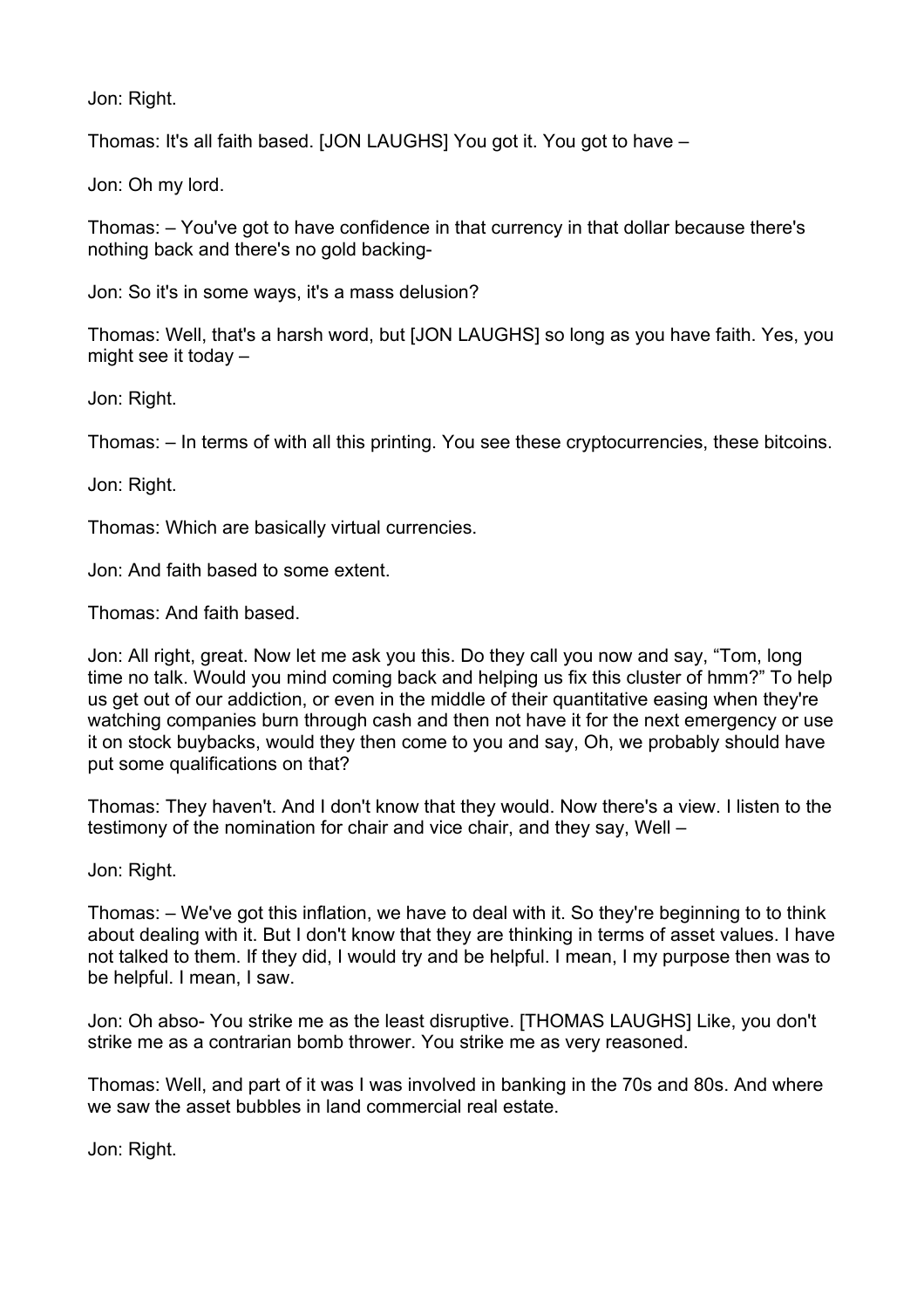Thomas: And I saw that the hardship that comes when that can no longer be done, when inflation does become 13 percent and you have to take care of it, the agony within communities, the agony within businesses. And I know today we don't see that. I know today we're trying to spur the economy on. But when you do it like this and you put this amount of money into the economy and you create these bubbles, you are, shall we say, feeding the dragon and therefore the dragon only one more until in fact, you can no longer stand it and then you have these crises come again. And that's what I worried about then, and that's where I worry about now. We don't want to see the unemployment rate rise.

Jon: Right.

Thomas: And so when they begin to tighten, they will understandably worry about the increase in unemployment.

Jon: Right.

Thomas: But there is no easy solution to that until you get through it and bring things back into balance. We are addicted to zero interest rates.

Jon: Right.

Thomas: We have to break the addiction. That's the hard part.

Jon: And so the question really now becomes the solution, then becomes. How soft a landing do we get? What is going to be our methadone that allows us to come off of an addiction like this in a way that is not devastating to the people who've already suffered through these 12 years of increasing inequality?

Thomas: Absolutely. And inflation will only make the inequality worse.

Jon: Mm-Hmm.

Thomas: So how do we do it without destroying ourselves by going too quickly? I wish I had a methadone that would save everyone from the agony of this correction. But what I'm hoping is that they are able to inform the people of what is going to be because we are going to have to see interest rates rise. We are going to have to see the demand side of the economy slow, hopefully as the supply side picks up. But I don't know that I have an easy solution. It has to be done.

Jon: Would your main thing, then be maybe more transparency because quite frankly, that's some of the larger issues of this is that it's not discussed publicly. I've not seen this other than in very obtuse congressional hearings where the words are so measured as to become meaningless. I very rarely see this discussed openly.

Thomas: And it's because no one wants to disappoint anyone. And the fact is we are going to have a difficult time ahead.

Jon: Mm-Hmm.

Thomas: And we need to tell people that we need to tell them, here's how we're going to get through it.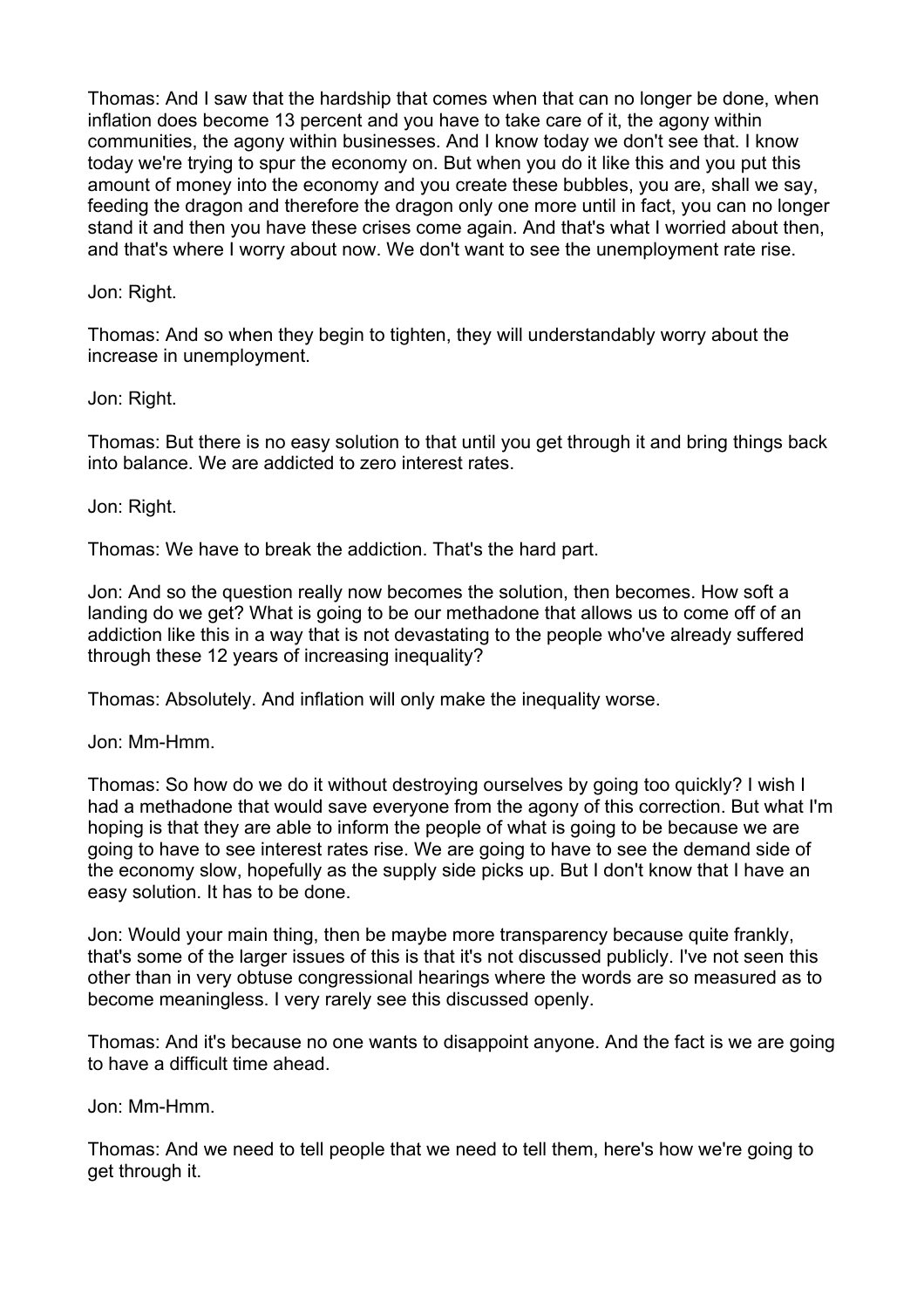Jon: Right.

Thomas: It's going to require something, and we have to figure out ways to at least moderate the unequal impact –

Jon: Right.

Thomas: – That this will have.

Jon: I think that's the key is you have to find some way to reset that. The takeaway seems to be is we have fed dragons and this thing is going to end like "Game of Thrones." [THOMAS LAUGHS] It's all I can think of.

Thomas: It's going to be a challenge for everyone.

Jon: It's going to be a challenge. Well, sir, I thank you so much for taking the time.

Thomas: Sure.

Jon: I found the article about your reticence about quantitative easing really, really interesting in principle, and I'm so glad that we had a chance to talk to you and hopefully we'll check in again down the road.

Thomas: I'm happy to do it. It's been a pleasure to talk with you. Thank you.

Jon: Thank you, sir.

[TRANSITION MUSIC]

Jon: All right, we're back. Alexa Kay, what did you think?

Kasaun: I just want to say one word. Trillions, trillions, trillions.

Alexa: Yes.

Kasaun: We're playing with trillions of dollars. [ALEXA LAUGHS] That's not even. It's crazy hearing us continuously say on our show, like, we are willing, America's willing to reward companies negligence before people's needs. And every expert is like, "Yeah, what are you going to do?" It's like we got to –

Alexa: You wrote the rules. Rules are rules.

Kasaun: – Every time you do an interview like this, I spend most of my time waiting for your hopeless laugh. At some point in the interview, [ALEXA LAUGHS] where there's like a problem that you're really passionate about and then you bring on an expert, and then they tell you a stat that makes you realize it's much worse than what you thought it was. [ALEXA LAUGHS] And then it's just listening to your hope for humanity Leave in your laugh.

Jon: I like that. You know what? We should do a podcast called "Hopeless Laughter", [KASAUN LAUGHS] and it just invites people to talk about the things that they believe are structurally hopeless. And then we all just laugh at them.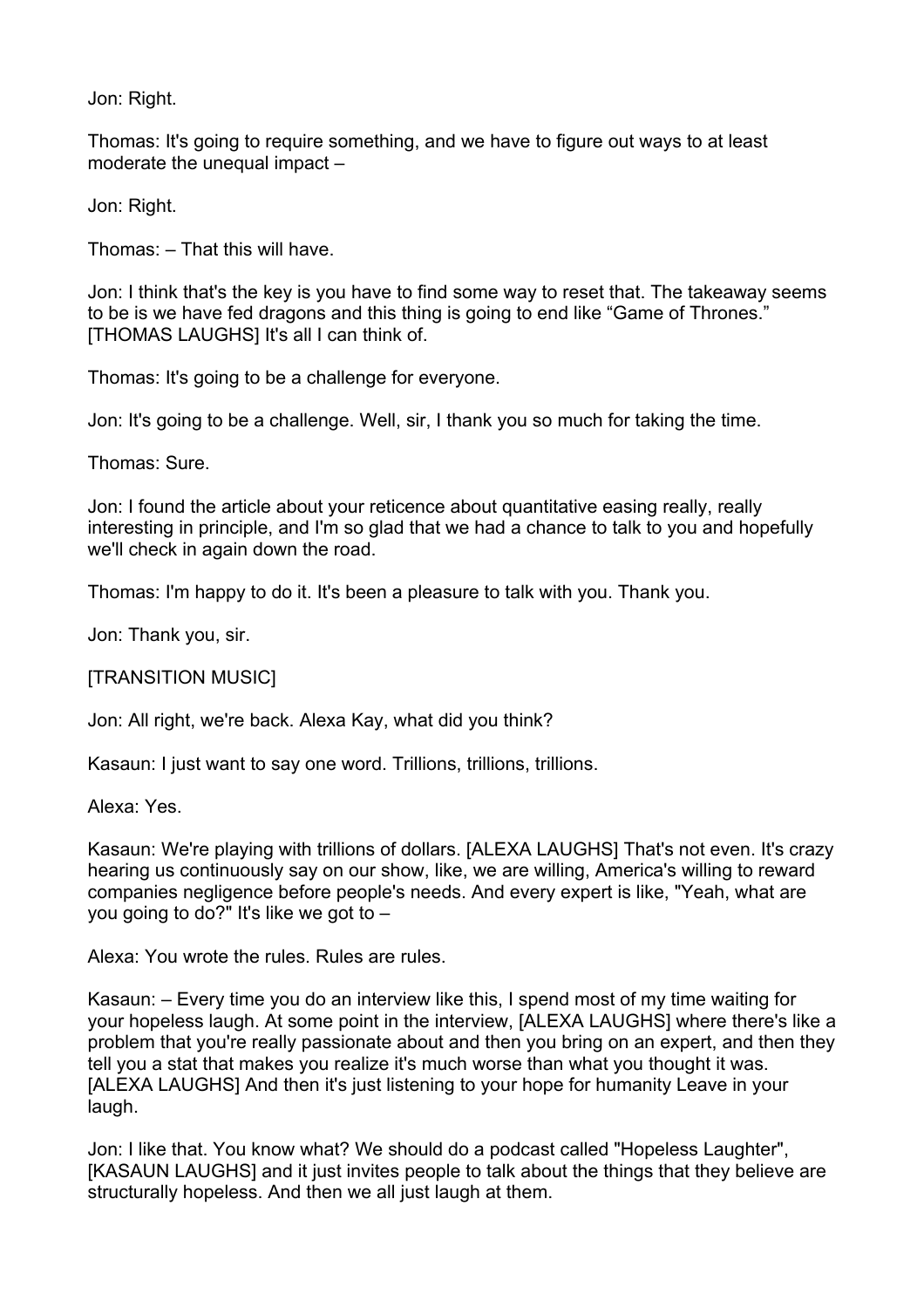Kasaun: It's the research team giving us all of the stats that we hate about life, and it's us on microphones trying to riff on it, but just can't, because we're hopeless.

Alexa: A nice ambient sound, hopeless laughter. To add to like the ocean sounds and rainforests.

Jon: Yeah it would be it's like kind of a nice white noise machine.

Alexa: Yes yes.

Jon: It's the sort of thing, though a lot of times research will give us this stuff and you know, we'll take it in. But man, you don't really it. It takes that that vaunted tenured expert to come on and go. You have no idea.

Alexa: But even with that expert, I feel like you were kind of trying to get him to answer the question. Can't we just print more money? Can't we just make more? And he didn't really quite have a satisfying answer.

Jon: No. I love the whole thing you're like. "So our economy's kind of a mass delusion" and you know.

Alexa: Yes.

Jon: Yeah, most economies, that's kind of how they work. You're like, "Well, if it's a mass delusion, why don't we just create some sort of hallucinogenic vision that works for working people?" And he's like, "Yeah, can't do that," even in a mass delusion. You cannot help working people to the same extent that you help corporations. The whole thing is completely invented. It's a mirage. Oh, so we can just, "why don't we just give it to them?" "Yeah, you can't do that in this mirage."

Alexa: Because in our made-up fantasy, we made up these rules. And so technically-.

Jon: That's right. There are very strict rules to the made up delusion that we are all abiding.

Kasaun: Thomas Hoenig probably is the loneliest person in that entire room. He got no lunch dates. I mean, being the only person to not vote takes a lot of courage. It has to.

Jon: Right?

Alexa: That's true.

Jon: Because they'll ice him out, you know, and that's a lot of other old white guys. You know, if you're [KASAUN LAUGHS] if you're an old white guy and you got no other old white guys to eat breakfast with some lonely s\*\*\* right there.

Alexa: Yeah. Because you can't you can't go younger and there's no one older.

Jon: No. And also at that age, like you're starting to make those dietary changes and you need other people to be like, "Yeah, no the wife says no eggs." [ALEXA LAUGHS] Yeah. But he's got nobody to do that with.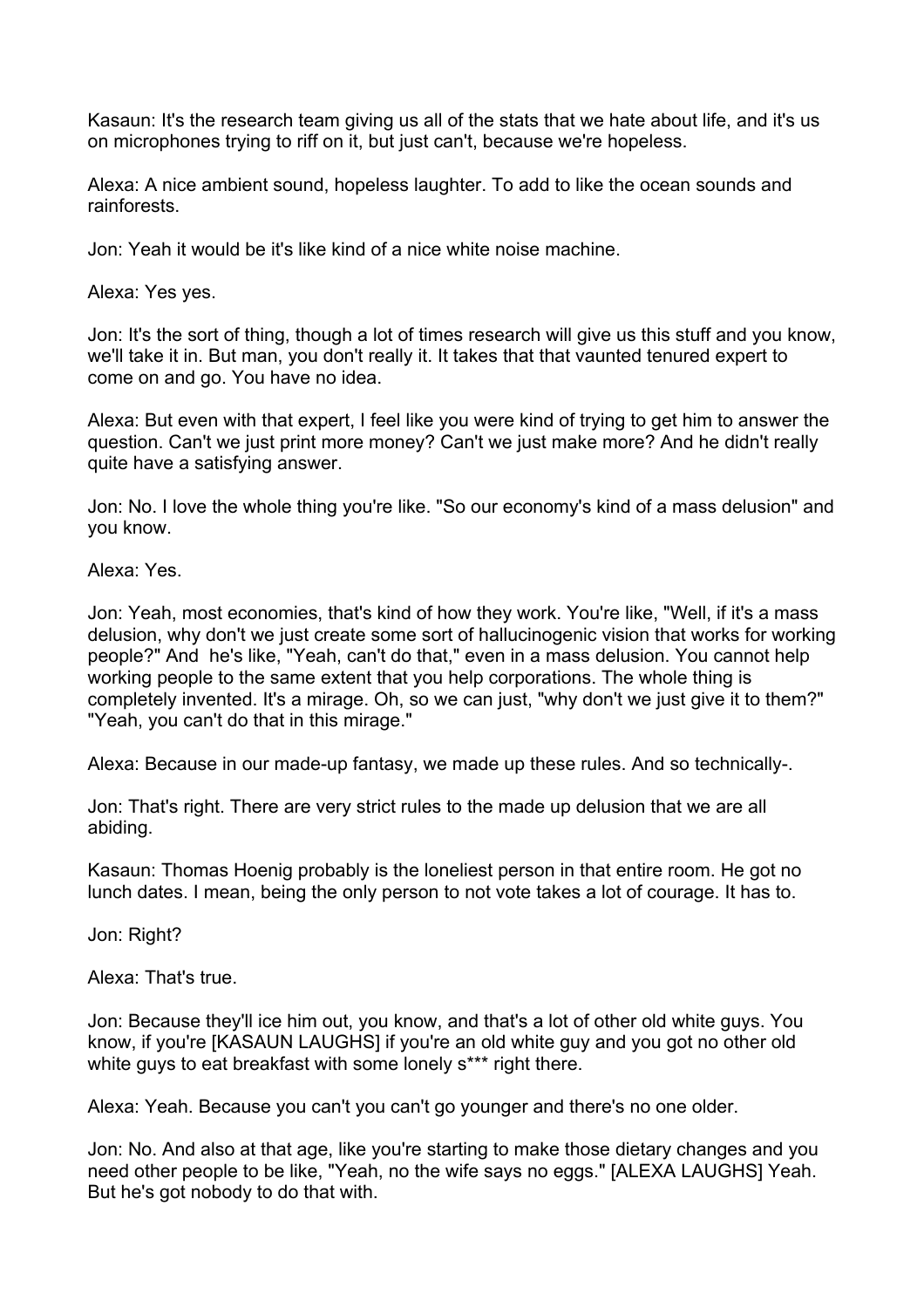Alexa: Yeah.

Kasaun: When did that start for you, Jon? I'm just curious.

Jon: When you're more crypt keeper than man.

# [LAUGHS]

Alexa: Wait what was the first thing you cut out of your diet where you're like, "This is slowly killing me.".

Jon: Meat.

Alexa: Yes, OK.

Jon: But it wasn't because it was slowly killing me. It was because my wife went vegan and she just kept staring at me disapprovingly. [ALEXA LAUGHS] The health benefits didn't come till later, and it's true like we have farm animals and they're so nice and you know, their names and they have personalities and you're like, "Oh, I can eat bacon, but I can't eat Veronique."

Alexa: Yeah. Oh my gosh. You have a pig named Veronique?

Jon: Yeah.

Alexa: Wow.

Kasaun: Can it do a handstand, though?

## [LAUGHS]

Jon: Can I tell you something? She can and man, is it a weapon. Six hundred pounds. All right. We got our friend Tocarra. I don't know if you guys knew this. Did you know, Tocarra has a new segment. It's a thought about rising inflation, but it's her new segment, "Now that's what I call petty."

Jon: Here we go.

[MUSIC]

## **Now That's What I Call Petty Segment**

Tocarra: It's time for another edition of "Now, that's what I call petty." Mhmm. Hi, it's Tocarra. I would ask how you're doing, but since no one asked me, I'm just going to get straight to the point. Apparently, the U.S. is on track to have the highest inflation rate in decades. In a response that I have just three words, how dare you. No one bothered to run any of this by me, not the Biden administration, not the Federal Reserve, not Wall Street, not even Disney World. And I'm not going to sugarcoat it. That really s\*\*\*s on my cake. I'm an important person, a valued global citizen. People look to me for feedback, advice, guidance and to be left out of this impactful conversation. Seems like a flaw in the system. Inflation, people. Do you know what that means? Prices will rise and my tolerance for